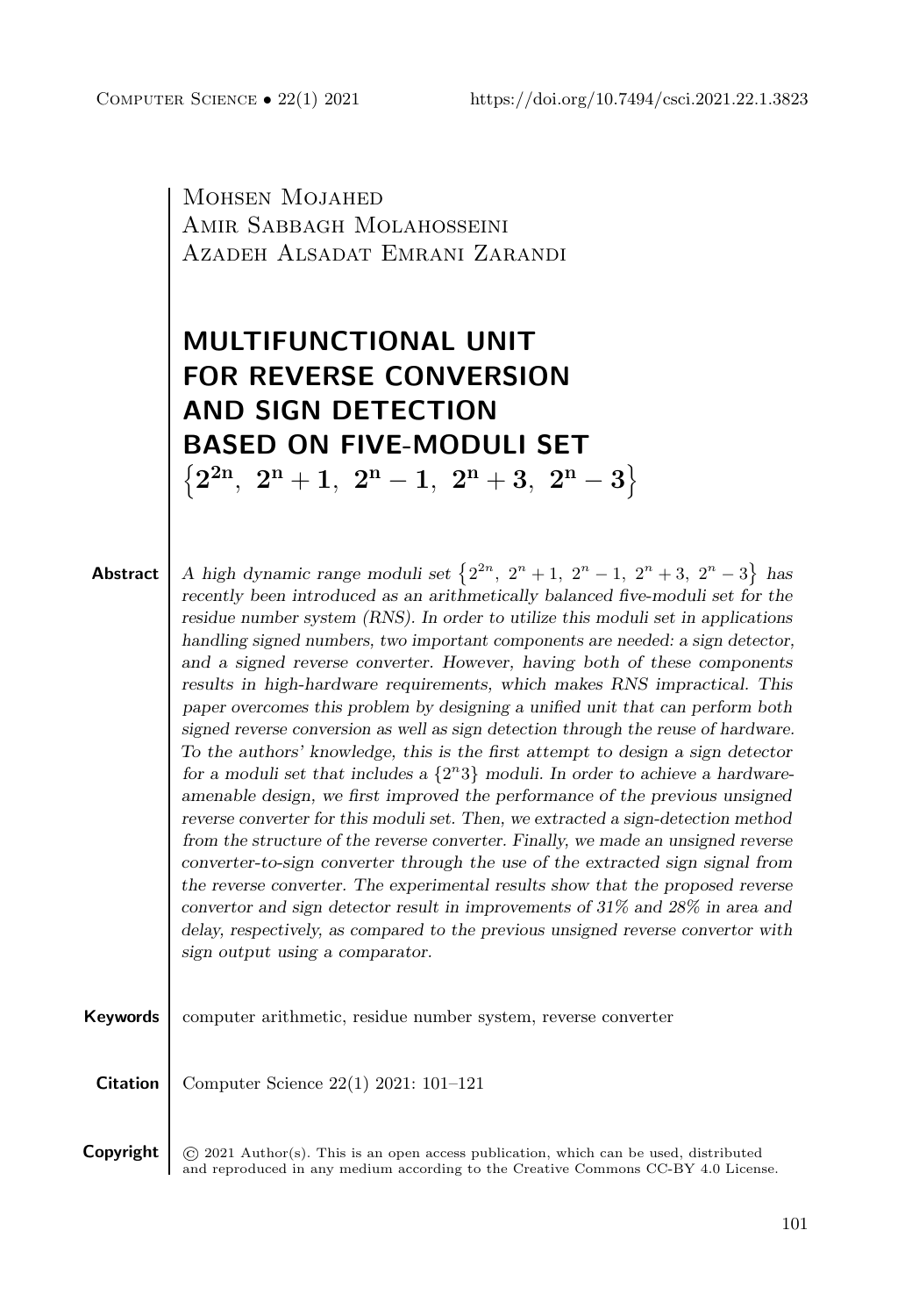## **1. Introduction**

Computer arithmetic plays a significant role in modern computational systems, as designing efficient arithmetic circuits for different numbers [\[21,](#page-19-0) [24\]](#page-19-1) is important for modern high-performance applications. The residue number system (RNS) [\[4\]](#page-18-0) has been known as a tool that provides parallelism for the efficient implementation of arithmetic operations, including addition and multiplication [\[15\]](#page-19-2). Despite the traditional applications of RNS (including digital signal processing [\[2\]](#page-18-1) and cryptography [\[22\]](#page-19-3)), it has been used in emerging technologies such as deep learning [\[19\]](#page-19-4) and DNA arithmetic [\[27\]](#page-20-1).

The most fundamental part of the design of an RNS system is the moduli set selection [\[20\]](#page-19-5). The rate of the parallelism as well as the complexity of the inter-modulo operations and dynamic range are based on the moduli set. Due to this, various special moduli sets have been introduced for RNS, which are categorized as arithmetic-friendly (balanced) and conversion-friendly (unbalanced) moduli sets [\[3,](#page-18-2)[7,](#page-18-3)[8,](#page-18-4)[10,](#page-18-5)[12](#page-18-6)[–14,](#page-19-6)[16–](#page-19-7)[18,](#page-19-8)[25\]](#page-19-9). Arithmetic-friendly moduli sets are suitable for applications where the rates of internal addition and multiplication are significantly higher than the required conversions, such as cryptography and deep convolutional neural networks. Among the balanced moduli sets,  $\{2^{2n}, 2^n + 1, 2^n - 1, 2^n + 3, 2^n - 3\}$  [\[1\]](#page-18-7) is one of the interesting ones due to the use of  $2^{2n}$  together with fully balanced moduli  $2n \pm 1$  and  $2n \pm 3$ . However, the inclusion of the  $2n \pm 3$  moduli results in the increased complexity of inter-moduli operations such as reverse conversion, sign detection, and magnitude comparison. These problems limit the use of this moduli set in limited unsigned applications, while many applications such as deep learning require working on signed numbers.

In this paper, we have designed essential components for designing a signed residue number system based on moduli set  $\{2^{2n}, 2^n + 1, 2^n - 1, 2^n + 3, 2^n - 3\}$ . First, the previous unsigned reverse converter for this moduli set is improved in order to reduce the hardware complexity and delay. Then, we extract a sign-detection algorithm for this moduli set. The proposed sign-detection algorithm has been implemented using the same reverse converter circuits, making it possible to have a unified unit that can perform two operations; namely, sign detection and signed reverse conversion. The experimental results show the effectiveness of the proposed signed components.

Previous work on multifunctional unit design for RNS was reported in [\[18\]](#page-19-8). The proposed work differs from [\[18\]](#page-19-8) from two main aspects. First, moduli set  $\{2^{2n}, 2^n + 1, 2^n - 1, 2^n + 3, 2^n - 3\}$  is not considered in [17]. Second, the RNS comparison is not included in the proposed multifunctional unit in order to reduce the hardware area.

In the rest of the paper, related works are investigated in Section 2, the formulas and main structure of the unsigned reverse converter of moduli set  $\{2^{2n}, 2^{n}+1, 2^{n}-1, 2^{n}+3, 2^{n}-3\}$  are briefly reviewed in Section [3.](#page-2-0) Section [4](#page-5-0) presents the reverse converter. Section 5 describes the proposed sign-detection algorithm and implementation. Finally, an evaluation of the experimental results is presented in Section 6.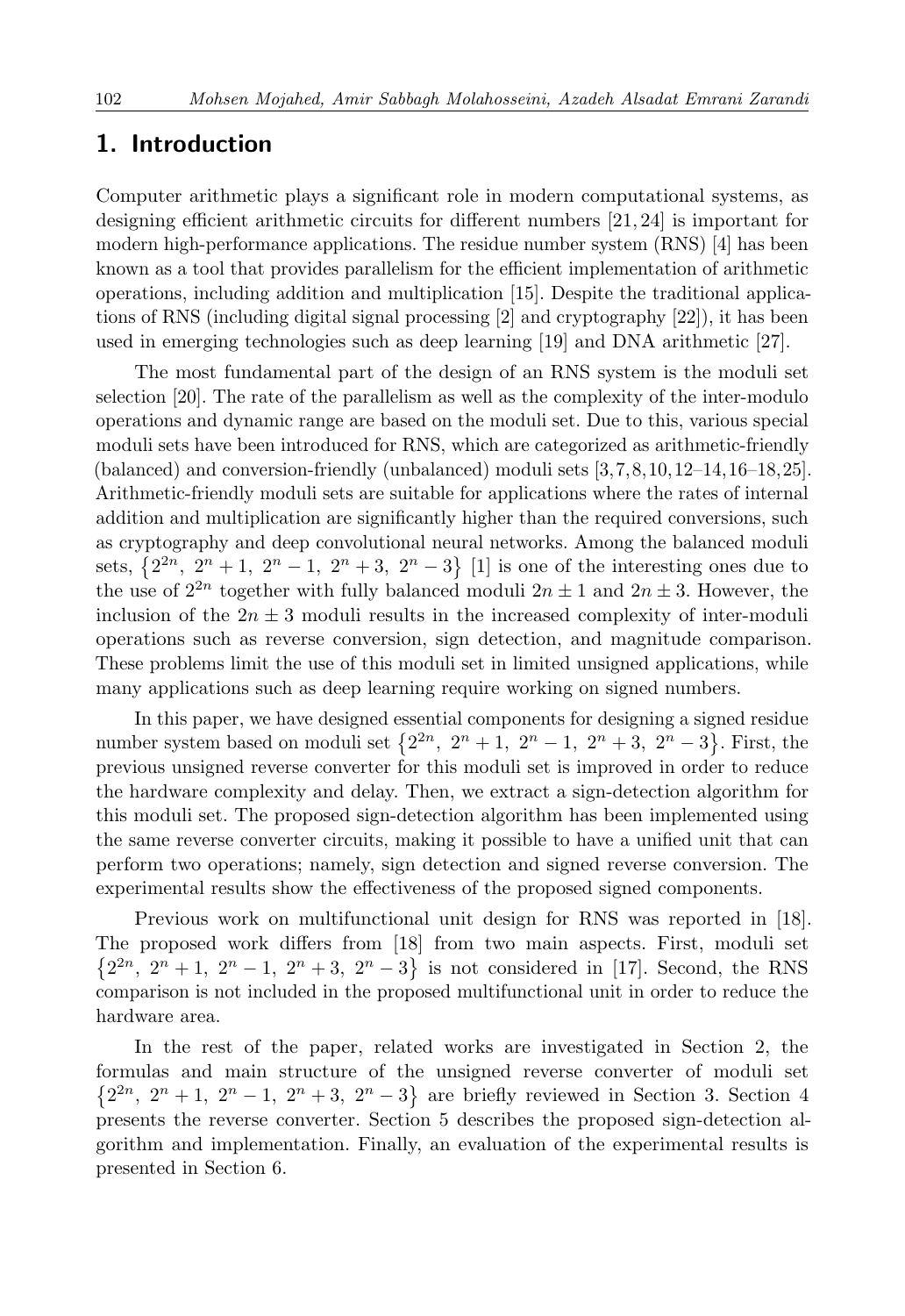### **2. Related works**

One major barrier when using RNS is the absence of sign detection where, in contrast to binary number systems, there is no sign bit. The sign of a number in RNS is determined on the basis of dynamic range division and whether the number lies in the upper or lower range. This is usually done by the use of a comparator and is considered to be an arduous operation in RNS. Conventionally, the sign is detected using a comparator in the output of the reverse convertor and conditional operation [\[26\]](#page-20-2). Recently, a new approach has been introduced to improve and enhance the efficiency of reverse convertors with no detection where the sign can be obtained from within the convertor so as to reduce the chip-area, delay, and power consumption. Extensive studies have therefore been conducted on sign detection for popular moduli sets [\[5,](#page-18-8)6,9,23]. However, due to the lack of a large dynamic range, such sets are not considered to be suitable in a number of applications that require high-speed computations such as encryption [\[11\]](#page-18-11). Nowadays, researchers have focused their attention towards finding multi-moduli sets (more than three moduli) [\[1\]](#page-18-7). Designing a signed reverse convertor for such sets has numerous complexities. In [\[26\]](#page-20-2), however, a new approach was proposed for designing reverse convertors for a class of moduli sets of composite form  $\{2^k, 2^p-1\}$  known as C-class. Applying these sets result in the creation of computational channels for the easier processing of digital signals based on RNS.

The Chinese Remainder Theorem (New CRT-I) is one of the best choices for designing convertors for such sets, the formula of which is in the form of  $X = x_1 + 2^k Y$ . Here, by dividing the dynamic range into two parts, the upper half (which is smaller than  $M/2$ ) has an MSB that is equal to zero and is within the range of positive numbers, whereas the lower half (which is greater than *M/*2) has an MSB that is equal to one and is within the range of negative numbers. The *M/*2 number with an MSB that is equal to zero has K states. The first half of these K states has an MSB that is equal to zero and is within the range of positive numbers, and the other half has an MSB that is equal to one and lies within the range of negative numbers. In [\[26\]](#page-20-2), the sign is detected by designing a detection unit that is comprised of a number of logical gates and by analyzing the MSBs. In [\[18\]](#page-19-8), another classification was made of moduli sets (known as A-class) in the form of  $\{2^k, 2^p - 1, 2^{2n} - 1\}$  for sign detection. This was done by applying changes in the previous detection unit and by using Chinese Remainder Theorem 2 (New CRT-II) for designing reverse convertors. A similar approach to sign detection has been used in the present study.

# <span id="page-2-0"></span>**3. Background**

The residue number system is a modular number system that can perform parallel arithmetic operations without carry-propagation among the residue digits [\[4\]](#page-18-0). It can be designed based on some pair-wise relatively prime numbers that can form a moduli set;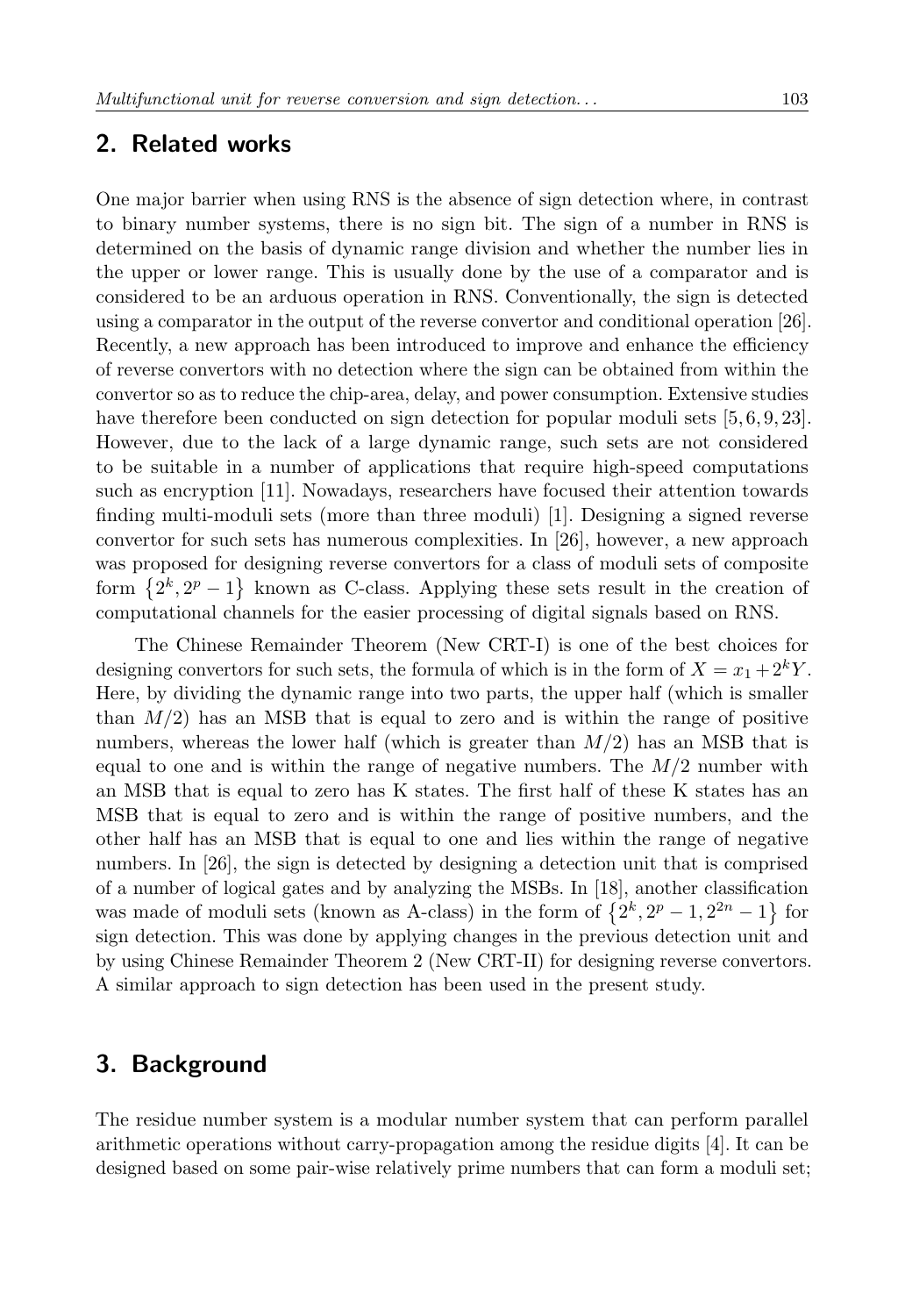i.e.,  ${m_1, m_2, ..., m_n}$ . Then, the regular weighted binary numbers can be transformed to residue set  $(x_1, x_2, ..., x_n)$  according to the following relationship:

$$
x_i = X \mod m_i = |X|_{m_i} \tag{1}
$$

The product of the moduli (i.e.,  $M = m_1 \times m_2 \times ... \times m_n$ ) defines the dynamic range (DR). The DR represents the range of integer numbers that can be represented in an RNS (that is, [0*, M*) in an unsigned RNS). In order to realize the signed RNS, the DR is categorized into two sections (as follows) [\[26\]](#page-20-2):

when M is even: 
$$
\begin{cases} [0, \frac{M}{2} - 1] : Positive Numbers \\ \left[\frac{M}{2}, M - 1\right] : Negative Numbers \end{cases}
$$
 (2)

when M is odd : 
$$
\begin{cases} [0, \frac{M-1}{2}] & Positive Numbers \\ \left[\frac{M+1}{2}, M-1\right] & \text{: Negative Numbers} \end{cases}
$$
 (3)

The RNS-represented numbers can be converted back to normal weighted representations using the reverse converter. The reverse conversion can be done using New CRT-II [\[17\]](#page-19-11). For instance, RNS number  $(x_1, x_2, x_3, x_4)$  can be converted into its equivalent weighted number X using four-moduli set  $\{m_1, m_2, m_3, m_4\}$  as follows [\[13\]](#page-19-12):

$$
X = Z + m_1 m_2 |k_1 (Y - Z)|_{m_3 m_4}
$$
\n<sup>(4)</sup>

$$
Z = x_1 + m_1 |k_2(x_2 - x_1)|_{m_2}
$$
\n<sup>(5)</sup>

$$
Y = x_3 + m_3 \left| k_3 (x_4 - x_3) \right|_{m_4} \tag{6}
$$

where the required multiplicative inverses can be achieved by considering the following relationships:

$$
|k_1 m_1 m_2|_{m_3 m_4} = 1 \tag{7}
$$

$$
|k_2 m_1|_{m_2} = 1 \tag{8}
$$

$$
|k_3 m_3|_{m_4} = 1 \tag{9}
$$

The reverse converter for five-moduli set  $\{2^{2n}, 2^n + 1, 2^n - 1, 2^n + 3, 2^n - 3\}$ has been designed using New CRT-II in [\[1\]](#page-18-7) according to the two- and three-layer structures. In the next section, the proposed sign-detection algorithm is described, which is based on the reverse converter of [\[1\]](#page-18-7). Due to this, the main formulas and architectures of [\[1\]](#page-18-7) are briefly reviewed here. The first stage of the converter of [\[1\]](#page-18-7)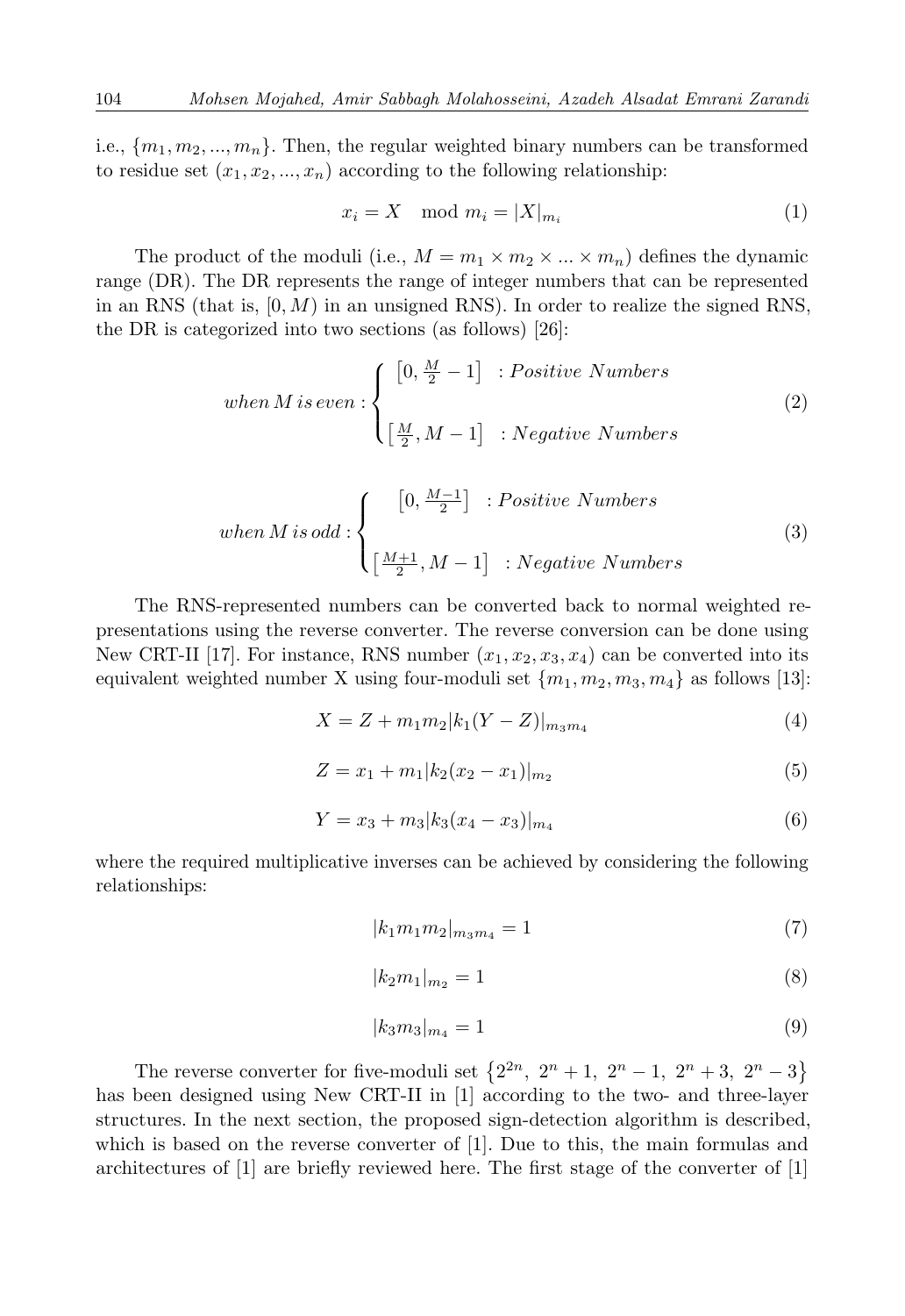includes two parallel two-moduli reverse conversions. First, the second and third moduli (i.e.,  $\{2^n - 1, 2^n + 1\}$ ) are combined using CRT-II as follows:

$$
X_M = |x_0 + k_M(2^n - 1)(x_1 - x_0)|_{2^{2n} - 1}
$$
\n(10)

Then, the last two moduli (i.e.,  $\{2^n + 3, 2^n - 3\}$ ) can be combined according to the following relationship:

$$
X_N = x_2 + (2^n + 3)|k_N(x_3 - x_2)|_{2^n - 3}
$$
\n(11)

The results of stage one (which are *X<sup>M</sup>* and *X<sup>N</sup>* ) are used to construct the final number according to composite moduli set  $F = \{2^{2n}, 2^{2n} - 1, 2^{2n} - 9\}$  with corresponding residues  $(x_c, X_M, X_N)$  as follows:

<span id="page-4-0"></span>
$$
X_F = x_C + 2^{2n} |k_{MF}(x_N - x_C) - k_{NF} D_N(x_M - x_N)|_{D_M D_N}
$$
 (12)

where  $K_M$ ,  $K_N$ ,  $K_{MF}$  and  $K_{NF}$  are multiplicative inverses that are calculated and proven in [\[1\]](#page-18-7). After inserting the required multiplicative inverses, [\(12\)](#page-4-0) can be calculated according to the following formulas [\[1\]](#page-18-7) for  $n = 3\alpha$ :

$$
X_F = x_C + 2^{2n} Y \tag{13}
$$

where

$$
Y = |2^{2n}G_0 + U - 9G_0 - 7\rho U|_{D_M D_N}
$$
  
=  $|2^{2n}G_0 + 9\bar{G}_0 + 8\rho \bar{U} + (\rho + 1)U + D_M(D_N - 8\rho - 9)|_{D_M D_N}$  (14)

$$
U = X_N - X_C,\tag{15}
$$

$$
V = -(X_M - X_N) \tag{16}
$$

$$
\bar{U} = D_M - U \tag{17}
$$

$$
G_0 = |7\rho U + 2^{2n-3}V|_{D_M} = |8\rho U + \rho \bar{U} + 2^{2n-3}V|_{D_M}
$$
(18)

$$
\rho = \frac{2^{6\alpha} - 1}{2^6 - 1} \tag{19}
$$

$$
D_M = 2^{2n} - 1 \tag{20}
$$

$$
D_N = 2^{2n} - 9 \tag{21}
$$

The overall structure of the reverse converter for moduli set  $\{2^{2n}, 2^n + 1, 2^n - 1,$  $2^{n} + 3$ ,  $2^{n} - 3$ } is depicted in Figure [1.](#page-5-1) OPU-M and OPU-N compute  $X_M$  and  $X_N$ using carry-save adders (CSAs) and modulo carry-propagate adders (CPAs).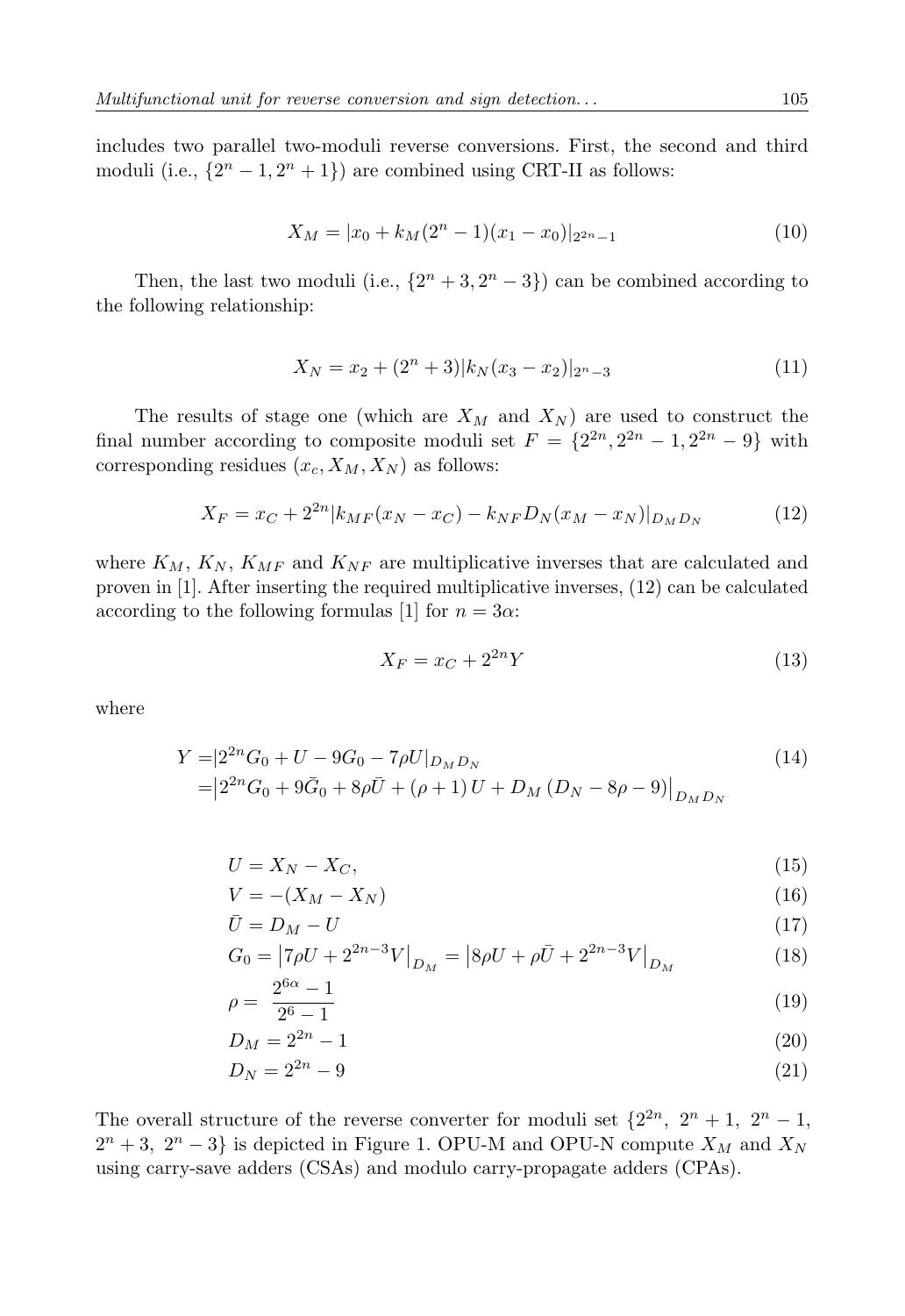<span id="page-5-1"></span>

**Figure 1.** Unsigned reverse converter of [\[26\]](#page-20-2)

### <span id="page-5-0"></span>**4. Reverse converter**

In this section, we describe the reverse converter of [\[1\]](#page-18-7) with small modifications based on CRT-II for moduli set  $\{2^{2n}, 2^n+3, 2^n-3, 2^n+1, 2^n-1\}$  to enable efficient sign extraction from the reverse converter. In the first step (Section [4.1\)](#page-5-2), the reverse converter of subset  $\{2^n + 3, 2^n - 3\}$  is obtained. In the second step (Section [4.2\)](#page-7-0), the value of *W* is obtained using subset  $\{2^n + 1, 2^n - 1\}$ . In the third step (Section [4.3\)](#page-7-1), the value of Z is obtained using subset  $\{2^{2n} - 9, 2^{2n}\}\$ . Finally, in the last step (Section [4.4\)](#page-9-0), the value of *X* is obtained using subset  $\{2^{2n}(2^{2n}-9), (2^{2n}-1)\}.$ 

## <span id="page-5-2"></span>**4.1. Reverse converter for set**  $N = \{2^{n} + 3, 2^{n} - 3\}$

To design the reverse converter of two-moduli set  $\{2^n + 3, 2^n - 3\}$ , the new two-channel Chinese Remainder Theorem algorithm [\[1\]](#page-18-7) is used as follows:

<span id="page-5-4"></span><span id="page-5-3"></span>
$$
X_N = x_1 + (2^n + 3)|k_N(x_2 - x_1)|_{2^n - 3}
$$
\n(22)

Moduli  $2^n + 3$  and  $2^n - 3$  are pairwise relatively prime numbers; thus, the multiplicative inverses are calculated as follows [\[1\]](#page-18-7):

$$
|k_N \times (2^n + 3)|_{2^n - 3} = 1 \to k_N = |(2^n + 3)^{-1}|_{2^n - 3} \to
$$
  

$$
|k_N \times (2^n + 3)|_{2^n - 3} = |k_N \times 6|_{2^n - 3} \to k_N = |\frac{1}{6}|_{2^n - 3}
$$
 (23)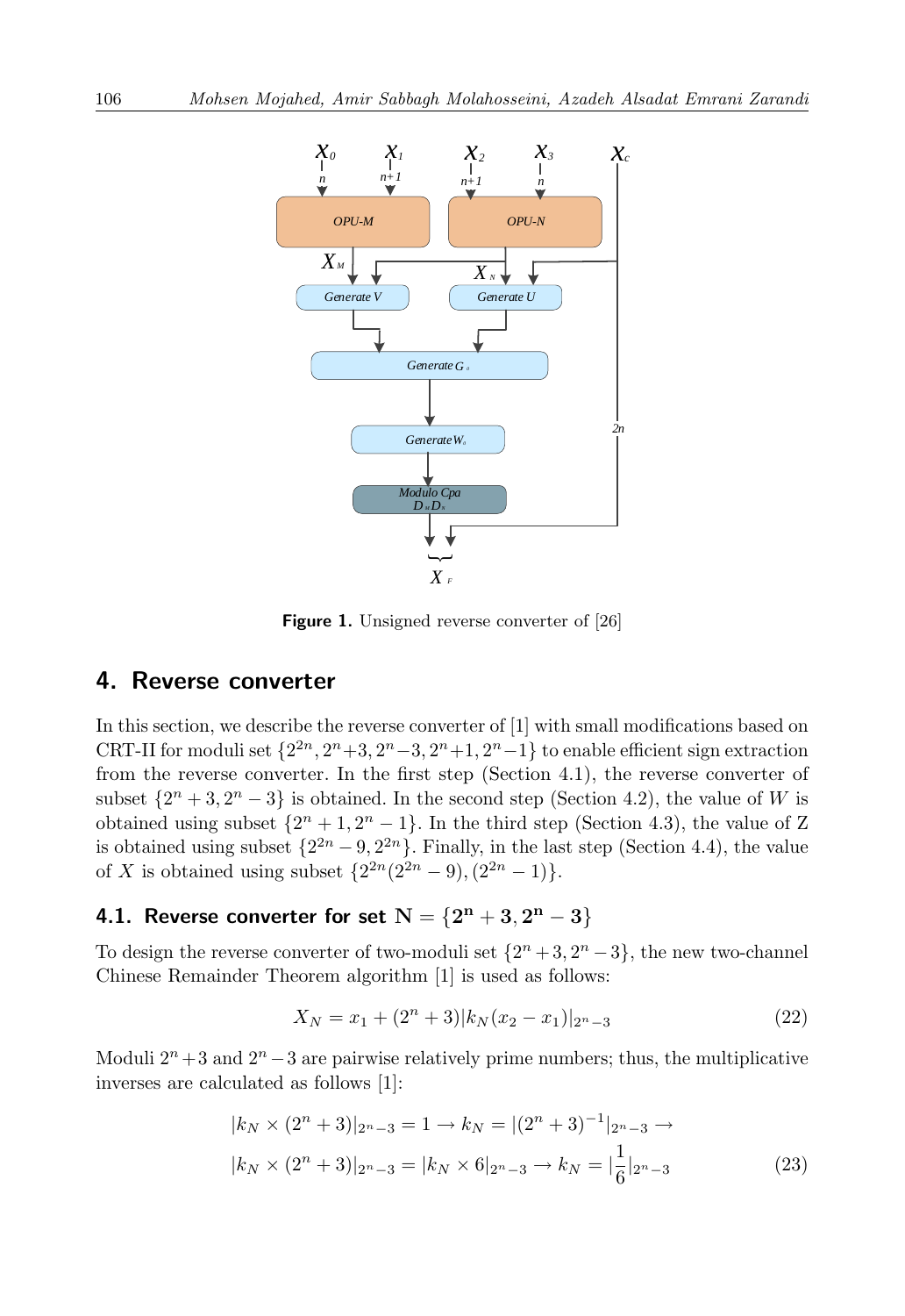Therefore, [\(23\)](#page-5-3) can be computed as follows:

<span id="page-6-0"></span>
$$
k_N = \begin{cases} \frac{(2^{n-1}-2)}{-3} = -(2^{n-3}+2^{n-5}+\ldots+2^1) : even \ n \\ \frac{(2^{n-1}-1)}{3} = (2^{n-3}+2^{n-5}+\ldots+2^0) : odd \ n \end{cases}
$$
 (24)

Now,  $X_N$  in [\(22\)](#page-5-4) can be calculated using [\(24\)](#page-6-0). Note that (22) can be rewritten as [\(25\)](#page-6-1) by separating the most significant bit (MSB) of  $x_1$  from its remaining least significant bits (LSBs) [\[1\]](#page-18-7). Its implementation is shown in Figure [2](#page-6-2) as Modular Addition 3 (Mod 3 Adder).

<span id="page-6-2"></span><span id="page-6-1"></span>
$$
X_{N} = x_{1} + (2^{n} + 3) \left| k_{N} \left( x_{2} - \overbrace{(3C_{n} + \hat{x}_{1})}^{x_{1}} \right) \right|_{2^{n} - 3}
$$
\n
$$
x_{0} \quad X_{1} \quad X_{2} \quad X_{3} \quad X_{4} \quad \text{Sign Detection}
$$
\n
$$
x_{n} \quad X_{1} \quad X_{2} \quad X_{3} \quad X_{4} \quad \text{Sign Detection}
$$
\n
$$
x_{n} \quad \overbrace{y_{n} \quad \overbrace{y_{n} \quad \overbrace{y_{n} \quad \overbrace{y_{n} \quad \overbrace{y_{n} \quad \overbrace{y_{n} \quad \overbrace{y_{n} \quad \overbrace{y_{n} \quad \overbrace{y_{n} \quad \overbrace{y_{n} \quad \overbrace{y_{n} \quad \overbrace{y_{n} \quad \overbrace{y_{n} \quad \overbrace{y_{n} \quad \overbrace{y_{n} \quad \overbrace{y_{n} \quad \overbrace{y_{n} \quad \overbrace{y_{n} \quad \overbrace{y_{n} \quad \overbrace{y_{n} \quad \overbrace{y_{n} \quad \overbrace{y_{n} \quad \overbrace{y_{n} \quad \overbrace{y_{n} \quad \overbrace{y_{n} \quad \overbrace{y_{n} \quad \overbrace{y_{n} \quad \overbrace{y_{n} \quad \overbrace{y_{n} \quad \overbrace{y_{n} \quad \overbrace{y_{n} \quad \overbrace{y_{n} \quad \overbrace{y_{n} \quad \overbrace{y_{n} \quad \overbrace{y_{n} \quad \overbrace{y_{n} \quad \overbrace{y_{n} \quad \overbrace{y_{n} \quad \overbrace{y_{n} \quad \overbrace{y_{n} \quad \overbrace{y_{n} \quad \overbrace{y_{n} \quad \overbrace{y_{n} \quad \overbrace{y_{n} \quad \overbrace{y_{n} \quad \overbrace{y_{n} \quad \overbrace{y_{n} \quad \overbrace{y_{n} \quad \overbrace{y_{n} \quad \overbrace{y_{n} \quad \overbrace{y_{n} \quad \overbrace{y_{n} \quad \overbrace{y_{n} \quad \overbrace{y_{n} \quad \overbrace{y_{n} \quad \overbrace{y_{n} \quad \overbrace{y_{n} \quad \overbrace{y_{n} \quad \overbrace
$$

**Figure 2.** Proposed multifunction unit structure: reverse converter and sign detector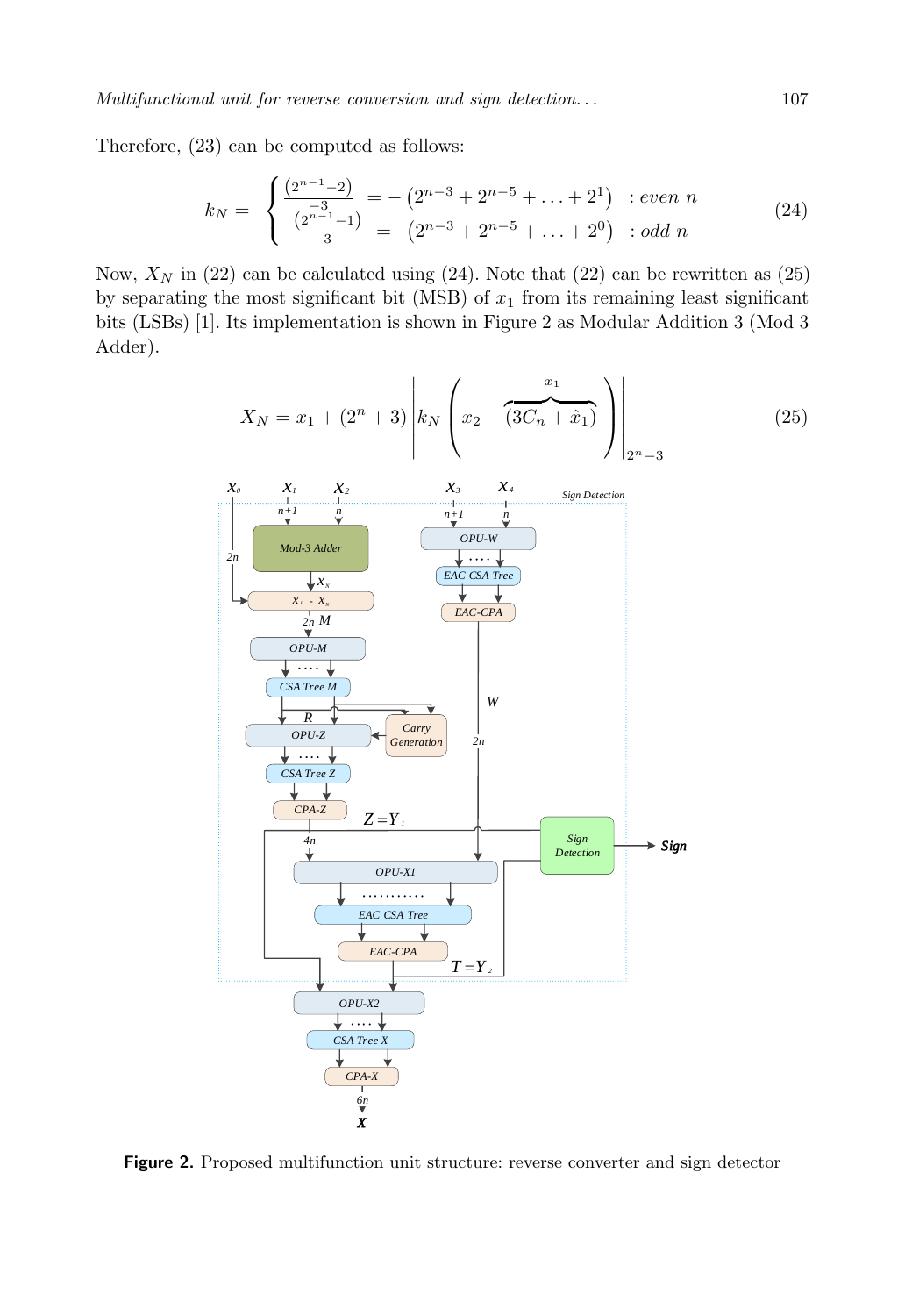### <span id="page-7-0"></span>**4.2. Reverse converter for set**  $W = \{2^{n} + 1, 2^{n} - 1\}$

The main reverse conversion formula for moduli set  $\{2^n + 1, 2^n - 1\}$  is as follows [\[26\]](#page-20-2):

$$
W = x_3 + (2^n + 1)|K_W(x_4 - x_3)|_{2^n - 1}
$$
\n(26)

Therefore, when considering  $K_W = 2^{n-1}$  and  $m_1 |Z|_{m_2} = |m_1 Z|_{m_1 m_2}$  [\[1\]](#page-18-7), we have:

$$
W = |x_3 + K_W(2^n + 1)(x_4 - x_3)|_{2n-1} =
$$
  
\n
$$
|2^{n-1}(2^n + 1)x_4 + x_3 - 2^{2n-1}x_3 - 2^{n-1}x_3|_{2n-1} =
$$
  
\n
$$
|2^{n-1}(2^n + 1)x_4 + 2^{2n}x_3 - 2^{2n-1}x_3 - 2^{n-1}x_3|_{2n-1} =
$$
  
\n
$$
|2^{n-1}(2^n + 1)x_4 + 2^{2n-1}x_3 - 2^{n-1}x_3|_{2n-1} =
$$
  
\n
$$
|2^{n-1}(2^n + 1)x_4 + 2^{2n-1}x_3 + 2^{n-1}\bar{x}_3 + (2^{n-1} - 1)|_{2n-1}
$$
 (27)

### <span id="page-7-1"></span>**4.3. Reverse converter for set**  $\mathbf{Z} = \{(2^{2\mathbf{n}} - 9), 2^{2\mathbf{n}}\}$

The combination of the reverse converter of moduli set  $\{2^n + 3, 2^n - 3\}$  (i.e., composite modulo  $2^{2n} - 9$ ) and  $2^{2n}$  can be done as follows:

<span id="page-7-3"></span>
$$
Z = X_N + (2^{2n} - 9)|K_Z(x_0 - X_N)|_{2^{2n}} = X_N + (2^{2n} - 9)R
$$
 (28)

Next, multiplicative inverse  $K_Z$  can be achieved as follows [\[1\]](#page-18-7):

$$
|K_Z \times (2^{2n} - 9)|_{2^{2n}} = 1 \to k_Z = |(2^{2n} - 9)^{-1}|_{2^{2n}} \to k_Z = |(-9)^{-1}|_{2^{2n}} \tag{29}
$$

Therefore,

$$
K_Z = \begin{cases}\n-(56\rho + 1) & \text{if } n = 3\alpha \\
-(56\rho + 1) & \text{if } n = 3\alpha + 1 \\
-(2^{2n-1} + 56\rho + 1) & \text{if } n = 3\alpha + 2\n\end{cases}
$$
\n(30)

where

$$
\rho = \frac{2^{6\alpha} - 1}{2^6 - 1} \tag{31}
$$

For example, by considering  $n = 3\alpha$ , we have:

<span id="page-7-2"></span>
$$
K_Z = -(56\rho + 1)
$$
\n(32)

Then, substituting  $(32)$  in  $(28)$  results in the following:

$$
M = (x_0 - X_N) \to R = |K_Z \times M|_{2^{2n}} = |(-(56\rho + 1)) \times M|_{2^{2n}}
$$
  
= |(-(64 - 8)\rho M - M)|\_{2^{2n}} = |-64\rho M + 8\rho M - M|\_{2^{2n}} (33)

The negative values can be computed when considering  $\overline{M} = (2^{2n} - 1) - M$ , which lead to  $-M = \overline{M} - (2^{2n} - 1)$ .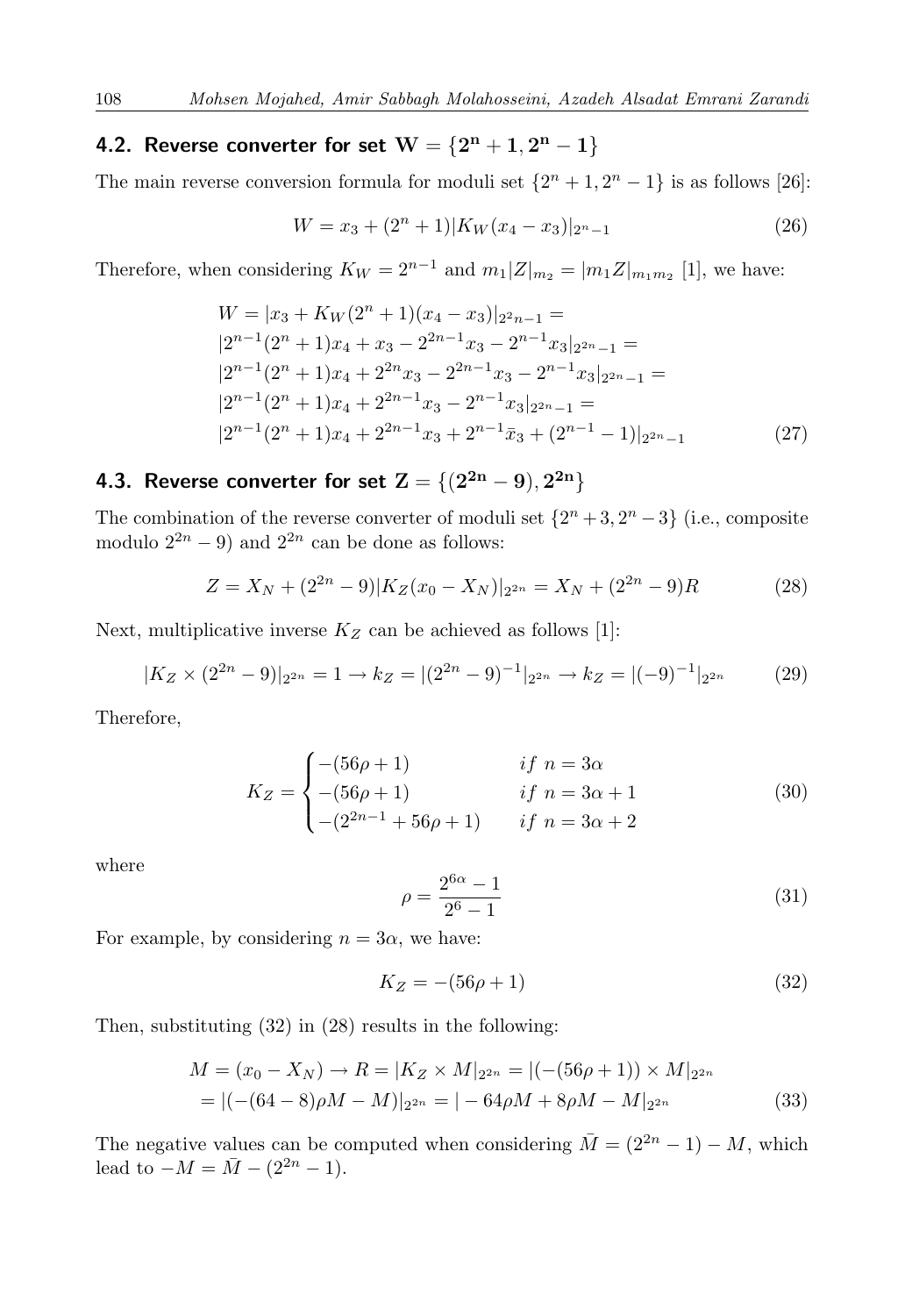Therefore,

$$
R = |-64\rho M + 8\rho M - M|_{2^{2n}} =
$$
  
\n
$$
|64\rho(\bar{M} - 2^{2n} + 1) + 8\rho M + (\bar{M} - 2^{2n} + 1)|_{2^{2n}}
$$
  
\n
$$
|8\rho M + 64\rho \bar{M} + \bar{M} + 64\rho - 2^{2n} \times 64\rho + 1 - 2^{2n}|_{2^{2n}} \to
$$
  
\n
$$
R = |8\rho M + (64\rho + 1)\bar{M} + (64\rho + 1) + \delta_0|_{2^{2n}}
$$
\n(34)

When  $n = 3\alpha + 2$ , we have  $\delta_0 = -2^{2n-1}M$ ; otherwise, it equals zero. Therefore,

$$
|\delta_0|_{2^{2n}} = |-2^{2n-1}M|_{2^{2n}} = |2^{2n-1}(\bar{M} - 2^2n + 1)|_{2^{2n}}
$$
  
= 
$$
|2^{2n-1}\bar{M} + 2^{2n-1}|_{2^{2n}} = (\bar{M}_0 \overline{0...0}) + (1 \overline{0...0})
$$
 (35)

and results in

$$
R = |8\rho M + (2^{2n-1} + 64\rho + 1)\bar{M} + (2^{2n-1} + 64\rho + 1)|_{2^{2n}} \tag{36}
$$

Assuming that  $n = 3, \rho = 1$ , and then:

$$
R = |8\rho(M_{2n-1}...M_0) + (64\rho + 1)(\bar{M}_{2n-1}...\bar{M}_0) + (64\rho + 1)|_{2^{2n}} =
$$
  

$$
|\overbrace{(M_{2n-4}...M_0 \ 0...0)}^{2n-3} + (\overbrace{M_{2n-8}...M_{2n-1} \ 0...0}^{2n-6} + (\overbrace{M_{2n-1}...M_0}^{6n}) + (64\rho + 1)|_{2^{2n}} \qquad (37)
$$

Therefore, according to [\(28\)](#page-7-3), we have:

<span id="page-8-0"></span>
$$
Z = X_N + (2^{2n} - 9)R = \underbrace{(0...0}_{2n-3} \overbrace{x_N, 2n-1...x_N, 0}^{2n} + \underbrace{(R_{2n-1}...R_0}_{0...0})^{2n}}_{-(0...0 \overbrace{R_{2n-1}...R_0}^{2n} 0000) - \underbrace{(0...0}_{R_{2n-1}...R_0}^{2n})}^{2n}
$$
\n
$$
(38)
$$

Now, [\(38\)](#page-8-0) can be rewritten as follows:

$$
Z = (0,...\ldots 0 \overbrace{x_{N,2n-1}...x_{N,0}}^{2n}) + (\overbrace{R_{2n-1}...R_0}^{2n} \overbrace{R_{2n-1}...R_0}^{2n}) + (\overbrace{1...1}^{2n-3} \overbrace{R_{2n-1}...R_0}^{2n-3} \overbrace{111}^{2n}) +
$$
  
\n
$$
(1...1 \overbrace{0...0}^{2n}) + 2
$$
\n(39)

*C* represents the carry output of non-modular adder  $R_c + R_S$ , which is used to avoid the deployment of the carry-propagate adder; this carry is obtained by a specific parallel prefix adder. Finally, we have:

$$
Z = X_N + (2^{2n} - 9)(R_S + R_C - 2^{2n}C) =
$$
  
\n
$$
X_N + 2^{2n}R_C + 2^{2n}R_S - 2^{4n}C - 2^3R_C - 2^3R_S + 2^{2n+3}C - R_S - R_C + 2^{2n}C =
$$
  
\n
$$
X_N + 2^{2n}R_C + 2^{2n}R_S + 2^3(\bar{R}_C - 2^{2n} + 1) + 2^3(\bar{R}_S - 2^{2n} + 1) + (\bar{R}_C - 2^{2n} + 1) +
$$
  
\n
$$
(\bar{R}_S - 2^{2n} + 1) - (2^{4n} - 2^{2n+3} - 2^2)C = X_N + 2^{2n}R_C + 2^{2n}R_S +
$$
  
\n
$$
2^3\bar{R}_C + 2^3\bar{R}_S + \bar{R}_C + \bar{R}_S - (2^{2n+4} + 2^{2n+1} - 2^4 - 2) - (2^{4n} - 2^{2n+3} - 2^{2n})C
$$
 (40)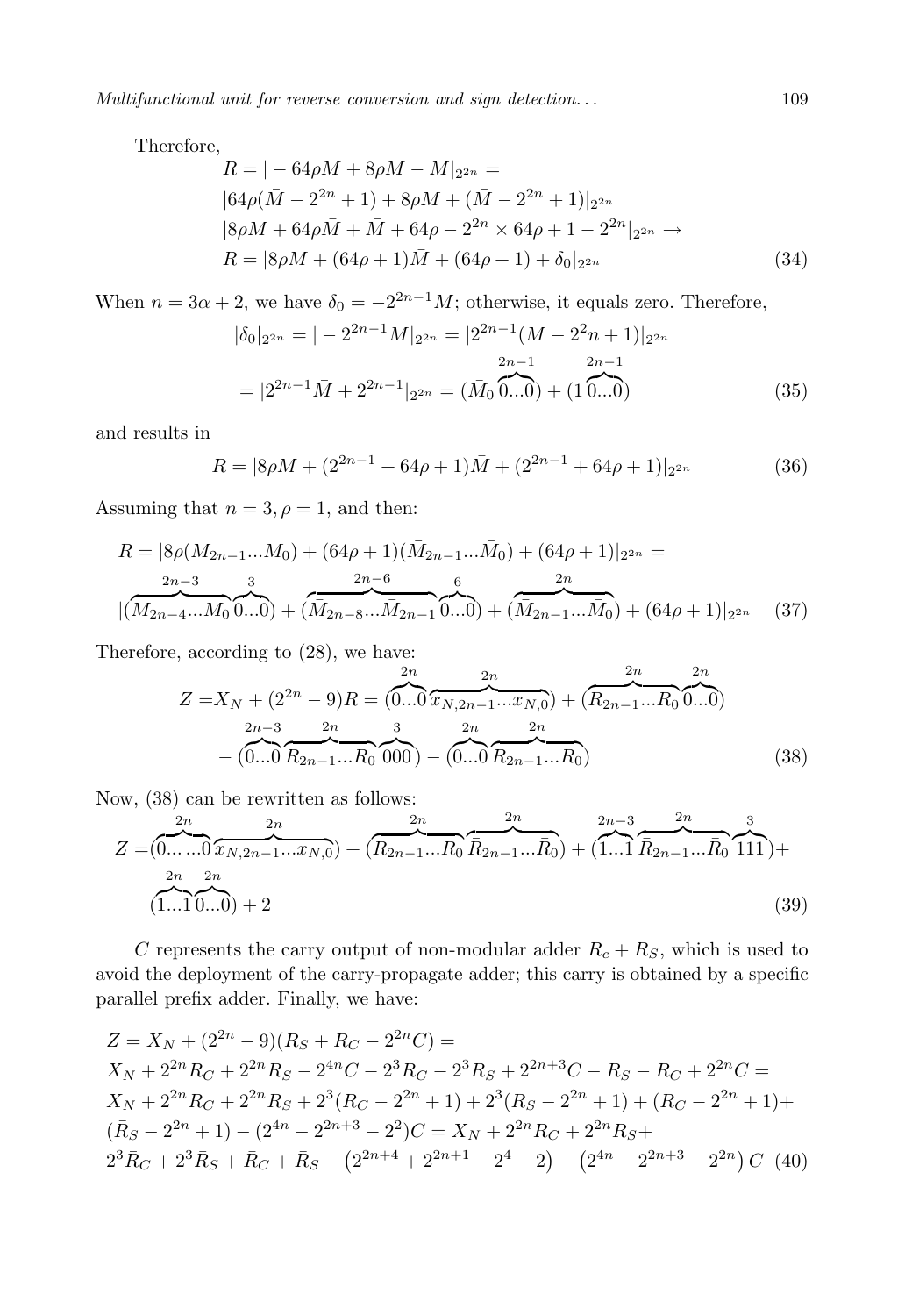Therefore,

$$
Z = (0...0 \overbrace{x_{N,2n-1}...x_{N,0}}^{2n}) + (\overbrace{R_{C,2n-1}...R_{C,0}}^{2n} 0...0) + (\overbrace{R_{S,2n-1}...R_{S,0}}^{2n} 0...0) -
$$
  
\n
$$
(0...0 \overbrace{R_{C,2n-1}...R_{C,0}}^{2n} 000) - (0...0 \overbrace{R_{S,2n-1}...R_{S,0}}^{2n} 000) - (0...0 \overbrace{R_{C,2n-1}...R_{C,0}}^{2n}) -
$$
  
\n
$$
(0...0 \overbrace{R_{S,2n-1}...R_{S,0}}^{2n}) - (2^{2n+4} + 2^{2n+1} - 2^4 - 2) - (2^{4n} - 2^{2n+3} - 2^2)C
$$
 (41)

And consequently,

$$
Z = (\underbrace{0... \dots 0}_{X_{N,2n-1}...X_{N,0}}^{2n}) + (\underbrace{R_{C,2n-1}...R_{C,0}}_{R_{C,2n-1}...R_{C,0}} \underbrace{R_{C,2n-1}...R_{C,0}}_{R_{C,2n-1}...R_{C,0}}) +
$$
  
\n
$$
(\underbrace{R_{S,2n-1}...R_{S,0}}_{1...1} \underbrace{R_{S,2n-1}...R_{S,0}}_{R_{S,2n-1}...R_{S,0}}) + (\underbrace{1...1}_{R_{C,2n-1}...R_{C,0}} \underbrace{R_{S,2n-1}...R_{C,0}}_{111}) +
$$
  
\n
$$
(\underbrace{1...1}_{1...1} \underbrace{R_{S,2n-1}...R_{S,0}}_{R_{S,2n-1}...R_{S,0}} \underbrace{111}_{11}) - (2^{2n+4} + 2^{2n+1} - 4 - 2^4 - 2)
$$
  
\n
$$
- (2^{4n} - 2^{2n+3} - 2^2)C
$$
 (42)

<span id="page-9-0"></span>**4.4. Reverse converter for set**  $\mathbf{W} = \{2^{\mathbf{2n}}(2^{\mathbf{2n}}-9), (2^{\mathbf{2n}}-1)\}$ 

At the final stage, the results of the previous stages should be combined as follows:

$$
X = Z + 2^{2n} (2^{2n} - 9) |K_X \times (W - Z)|_{2^{2n} - 1}
$$
\n(43)

The multiplicative inverse of  $K_X$  can be calculated as follows [\[1\]](#page-18-7):

$$
|k_X \times 2^{2n} (2^{2n} - 9)|_{2^{2n} - 1} = 1 \to k_X = |(2^{2n} (2^n + 1))^{-1}|_{2^n - 1} \to k_X = -2^{2n - 3} \quad (44)
$$

This can be proven as below:

$$
|k_X \times (2^{2n} (2^{2n} - 9))|_{2^2 n - 1} =
$$
  
 
$$
|(-2^{2n-3}) \times (2^{2n} (2^{2n} - 9))|_{2^2 n - 1} =
$$
  
 
$$
|(-2^{2n-3}) \times (-2^3)|_{2^{2n} - 1} = |2^{2n}|_{2^{2n} - 1} = 1
$$
 (45)

Now, the final value (i.e., X) can be obtained as follows:

$$
X = \left(\overbrace{0...0}^{2n} \overbrace{Z_{4n-1}...Z_0}^{4n}\right) + 2^{2n} (2^{2n} - 9) |2^{2n-3} (Z - W)|_{2^{2n} - 1}
$$
(46)

The internal modulo  $2^{2n} - 1$  operation can be simplified as follows:

$$
T = |2^{2n-3}(Z-W)|_{2^{2n}-1} =
$$
  
\n
$$
|2^{2n-3}((Z_{4n-1}...Z_{2n})2^{2n} + (Z_{2n-1}...Z_0) - (W_{2n-1}...W_0))|_{2^{2n}-1} =
$$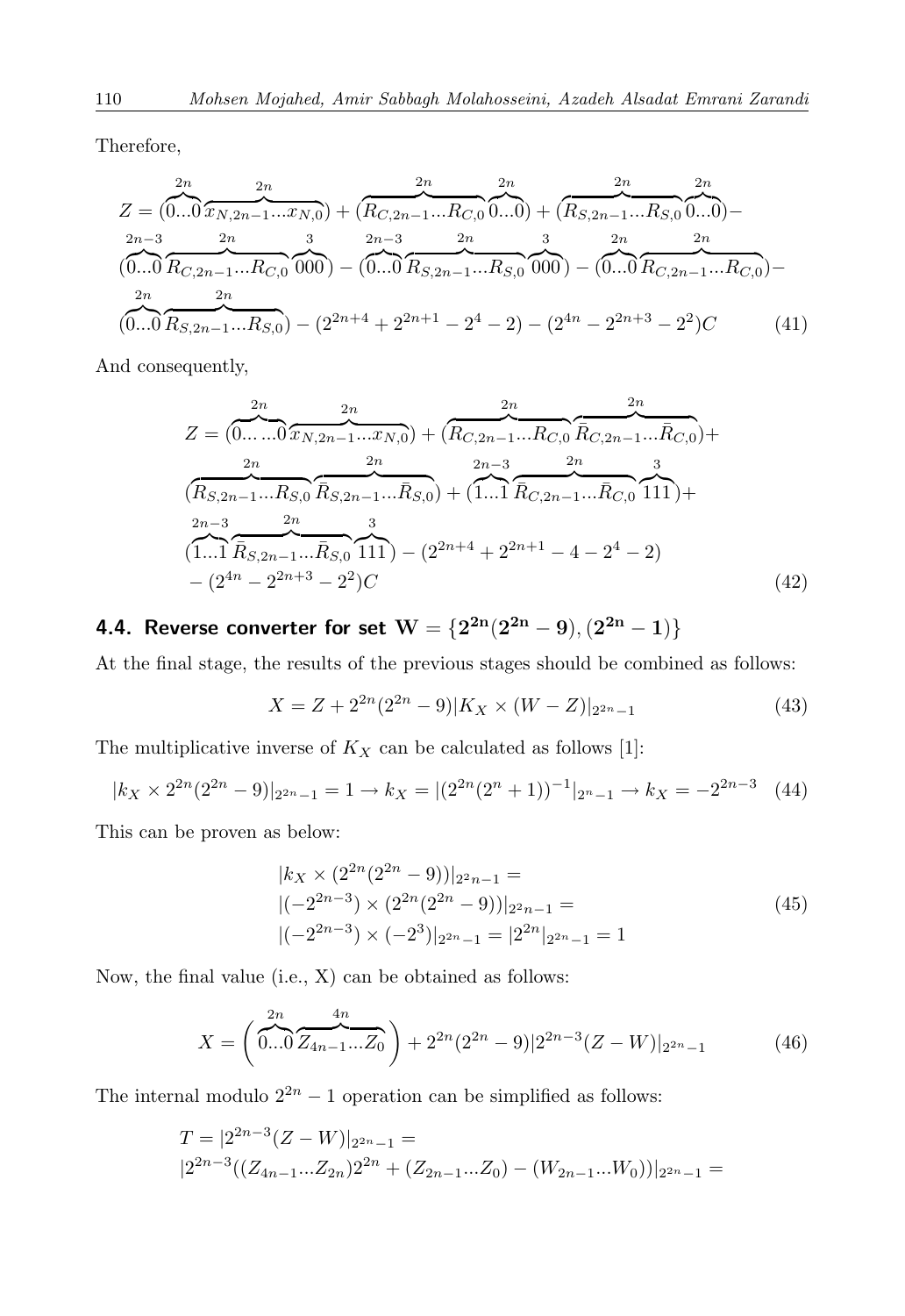$$
\left| \left( (Z_{2n+2}Z_{2n+1}Z_{2n}Z_{4n-1}\ldots Z_{2n+3}) + (Z_2Z_1Z_0Z_{2n-1}\ldots Z_3) + (\overline{W_2}\ \overline{W_1}\ \overline{W_0}\ \overline{W_{2n-1}}\ldots \ \overline{W_3}) \right) \right|_{2^{2n}-1}
$$
\n(47)

Therefore,

$$
X = (0...0 \overline{Z_{4n-1}...Z_0}) + (2^{4n} - 2^{2n+3} - 2^{2n})T =
$$
  
\n
$$
(0...0 \overline{Z_{4n-1}...Z_0}) + (T_{2n-1}...T_0 \overline{0...0}) - (0...0 \overline{T_{2n-1}...T_0} \overline{0...0}) - (0...0 \overline{T_{2n-1}...T_0} \overline{0...0}) - (0...0 \overline{T_{2n-1}...T_0} \overline{0...0})
$$
  
\n
$$
= (T_{2n-1}...T_0 \overline{Z_{4n-1}...Z_0}) + (1...1 \overline{T_{2n-1}...T_0} \overline{1...1}) + (1...1 \overline{T_{2n-1}...T_0} \overline{1...1}) + 2 \quad (48)
$$

The reverse converter structure is presented in Figure [2.](#page-6-2) It should be noted that the details regarding each part can be found in [\[1\]](#page-18-7).

### **5. Sign detection**

The residue number system has some difficult operations, such as division, overflow detection, comparison, and sign detection that have made this residue number system not be universally applicable. Hence, an efficient method of sign detection for moduli set  $\{2^{2n}, 2^n + 1, 2^n - 1, 2^n + 3, 2^n - 3\}$  is presented in this paper. The idea of this paper is elicited from [\[26\]](#page-20-2), which will be discussed in the following paragraphs. In general, the residue number system is designed for unsigned numbers, the output of the reverse converter represents an unsigned value, and the output needs to be corrected to use this system for signed numbers. Early in the conventional method, the sign detection was approached by comparing the output value with half of dynamic range *M/*2, which is shown in Figure [3.](#page-11-0)

In this section, our focus is on the efficient and operational design of a unit for detecting the sign and correcting the output of the reverse converter with better performance as compared to using the comparator and multiplexer in the output of reverse converter. Here, after specifying the sign (if necessary), we will correct the output so that the output of the reverse converter will display the correct two's complement value. In order to detect the sign, the method in [\[26\]](#page-20-2) has been applied on moduli set  $\{2^{2n}, 2^n + 3, 2^n - 3, 2^n + 1, 2^n - 1\}$  in this paper. Figure [4](#page-11-1) shows the range of positive and negative numbers in moduli set  $\{2^{2n}, 2^n + 3, 2^n - 3, 2^n + 1, 2^n - 1\}$ . As it is shown, although the numbers within range  $[0, 2^{6n-1} - (10 \times 2^{4n-1} - 9 \times 2^{2n-1}))$  have bits with zero values and the sign is positive, it is also a zero-valued bit within range  $[2^{6n-1} - (10 \times 2^{4n-1} - 9 \times 2^{2n-1}), 2^{6n-1})$ . However, these numbers are yet negative in range  $[2^{6n-1}, 2^6n - (10 \times 2^{4n} - 9 \times 2^{2n})$ , and they always have bits with one value.

The principles of a reverse converter permit us to achieve an effective method of detecting the sign by using formulas. We intend to detect the sign by utilizing formulas and reverse converter equations.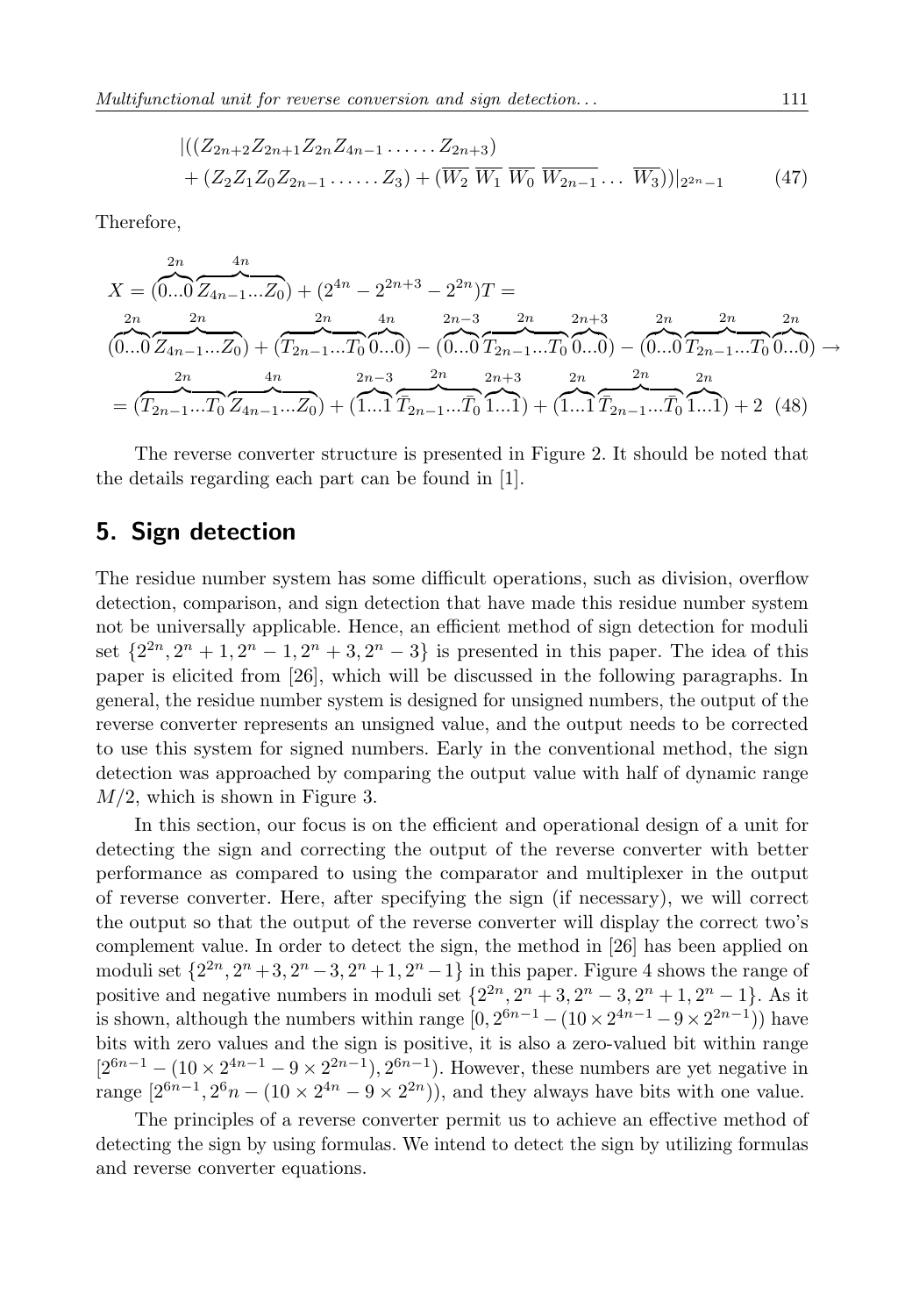<span id="page-11-0"></span>

**Figure 3.** Traditional reverse converter with signed [\[26\]](#page-20-2)

<span id="page-11-1"></span>

**Figure 4.** Dynamic range distribution

It is noticeable that one approach to obtaining the sign is to consider a dynamic range where  $X \in [0, \frac{M}{2}]$  $\frac{M}{2}$ ) or  $X \in \left[\frac{M}{2}\right]$  $\frac{\pi}{2}$ , *M*) regarding the range of positive and negative numbers in a residue number system. When  $Y_2 \neq \frac{M_2 - 1}{2}$  $\frac{1}{2}$ , the range of numbers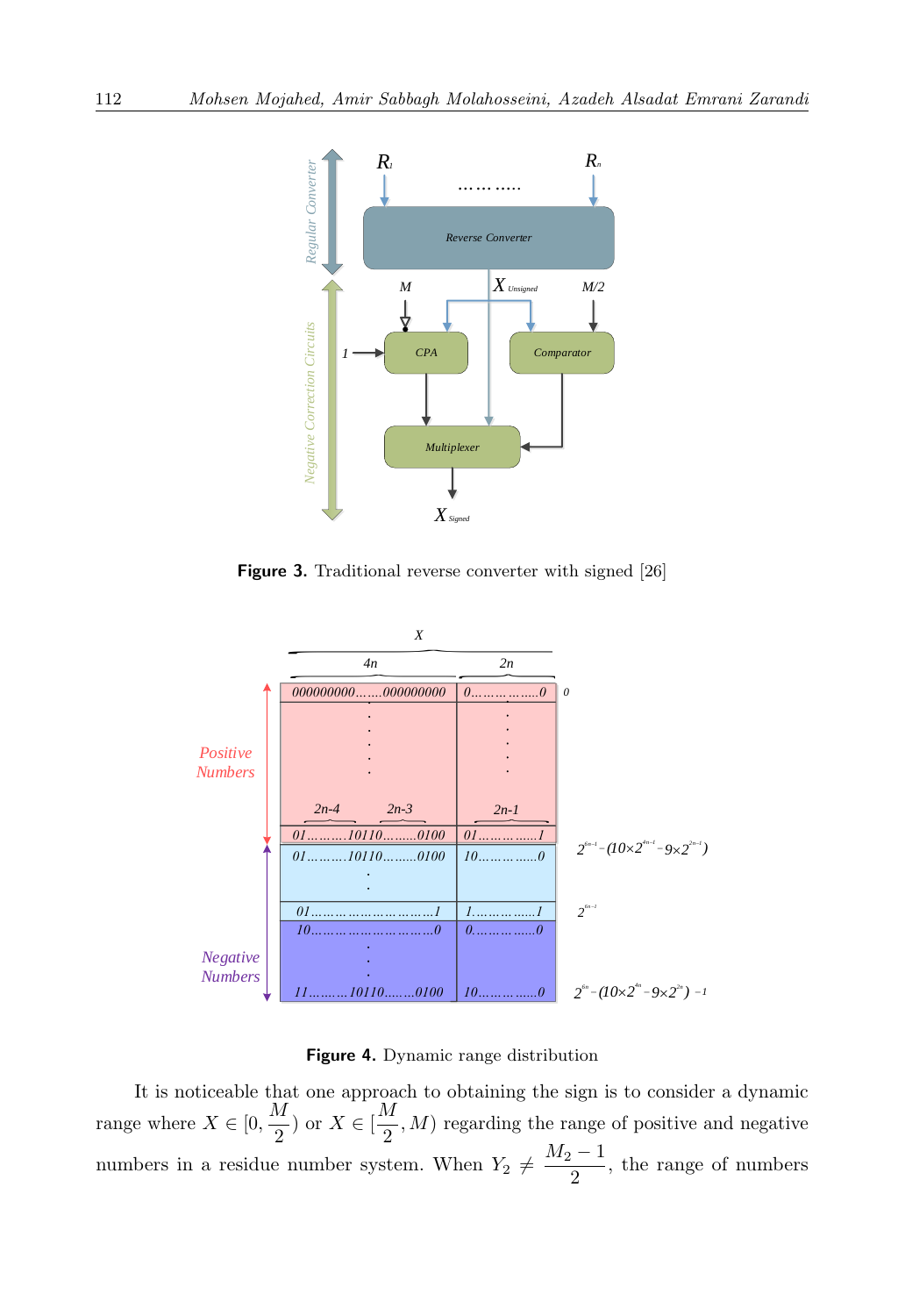considered for *Y*<sup>2</sup> are divided into two parts, which are positive or negative concerning the range of the numbers in the residue number system. Therefore, if the bit with a value of  $Y_2$  equals one,  $X$  is negative, and if the bit with a value of  $Y_2$  equals zero, *X* is positive. However, when  $Y_2 = \frac{M_2 - 1}{2}$  $\frac{1}{2}$ , we need to examine  $Y_1$  in order to detect the sign. Therefore, when  $Y_1 \geqslant \frac{M_1}{2}$  $\frac{1}{2}$ , *X* is negative; otherwise, *X* is positive.

$$
W = x_3 + p_3 |K_W(x_4 - x_3)|_{p_4}
$$
\n<sup>(49)</sup>

$$
Z = \overbrace{x_1 + p_1 | K_Z(x_2 - x_1) |_{p_2}}^{(50)}
$$

$$
X = \sum_{i=1}^{Y_1} \frac{M_1}{\hat{p}_1 \hat{p}_2} \left| \frac{Y_2}{k_X (Z - W)|_{p_3 p_4}} \right| = Y_1 + Y_2 M_1 \tag{51}
$$

$$
M_1 = 2^{2n} (2^{2n} - 9) \tag{52}
$$

$$
M_2 = (2^{2n} - 1) \tag{53}
$$

Therefore, the following equation is presented for the sign detection of X.

$$
sign = (Y_{2,2n-1} \vee L) \rightarrow sign = \begin{cases} 0 & + \\ 1 & - \end{cases}
$$
\n
$$
(54)
$$

$$
L = (L_1 \wedge (L_2 \vee L_3))) \tag{55}
$$

$$
L_1 = (\bar{Y}_{2,2n-1} \wedge Y_{2,2n-2} \dots \wedge Y_{2,0})
$$
\n(56)

$$
L_2 = (Y_{1,4n-1}) \tag{57}
$$

$$
L_3 = (\bar{Y}_{1,4n-1} \wedge Y_{1,4n-2} \wedge \dots \wedge Y_{1,2n+3} \wedge (Y_{1,2n+2} \vee (\bar{Y}_{1,2n+2} \wedge Y_{1,2n+1} \wedge \dots \wedge Y_{1,2n-1}))
$$
\n(58)

Now, by specifying the sign and knowing whether the sign is negative, the output of the reverse converter needs to be corrected. If the sign-detection circuit produces a value of zero, this indicates that the number is positive and that the output does not need to be corrected. However, if the sign-detection circuit produces a value of one, this indicates that the number is negative and that there is a need for correcting the output. If  $\hat{X}$  indicates the signed output, the value of  $\hat{X}$  is obtained based on the following relationship:

$$
\hat{X} = X - M
$$
\n
$$
(59)
$$
\n
$$
M = 2^{2n}(2^{2n} - 1)(2^{2n} - 9) = 2^{2n}(2^{4n} - 10 \times 2^{2n} + 9) = 2^{6n} - (10 \times 2^{4n} - 9 \times 2^{2n})
$$
\n
$$
(60)
$$

The two's complement of *M* is represented as 6*n* bits.

$$
2^{6n} - M = 2^{6n} - (2^{6n} - (10 \times 2^{4n} - 9 \times 2^{2n})) =
$$
  
 
$$
10 \times 2^{4n} - 9 \times 2^{2n} = 2^{2n} (10 \times 2^{2n} - 9)
$$
 (61)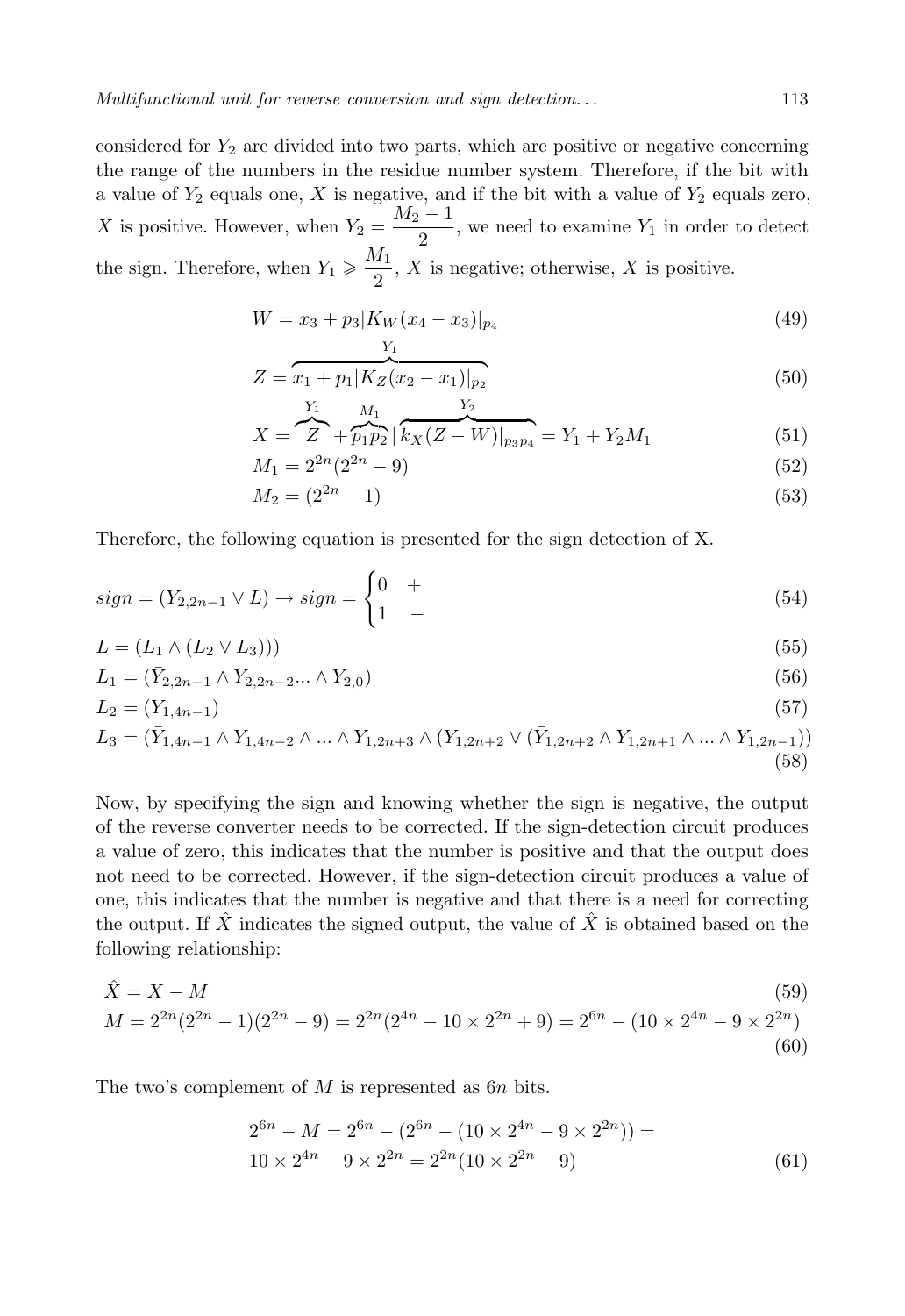<span id="page-13-0"></span>Now, for correcting the output of the reverse converter (provided that the number is negative), *X* should be added to  $(10 \times 2^{2n} - 9)$ . Hence, the sign detection and correcting the value of *X* is applicable (if necessary) by using the hardware presented in Figure [5.](#page-13-0)



**Figure 5.** Sign detection and correction circuit

#### *•***Numerical examples**

We provide an example to examine the operation of the proposed circuit. Suppose we intend to obtain the sign of an RNS number based on moduli set  $\{2^{2n}, 2^n + 3, 2^n - 2^n\}$  $3, 2^n + 1, 2^n - 1$ . For  $n = 3$ , the regarded moduli set takes a value of  $\{64, 11, 5, 7, 9\}$ and the dynamic range equals 221760. Suppose that we must change weightless residual number  $(32, 0, 0, 0, 0)$  (which is equivalent to a number with a value of  $110880$ ) into a binary weighted status. Therefore, the obtained values within a range of 0 to 110879 indicate the positive numbers, and the values within a range of 110880 to 221759 indicate the negative numbers. The 110880 value is located in the lower half of the dynamic range; thus, it is a negative number. Therefore, we must receive 110880–221760 = *−*110880 as the output of the reverse converter.

Consequently, the proposed structure of the two's complement produces the negative number of *−*110880, which is equivalent to 151264 instead of 110880 (for mentioned moduli sets  $k = 2n = 6$  and  $p = 2n = 6$ , and *n* is odd).

$$
X = 110880 \xrightarrow{RNS} (32, 0, 0, 0, 0)
$$

Therefore,  $X_N$  has the following values:

$$
X_N = 0
$$
  

$$
W = 0 = (000000)
$$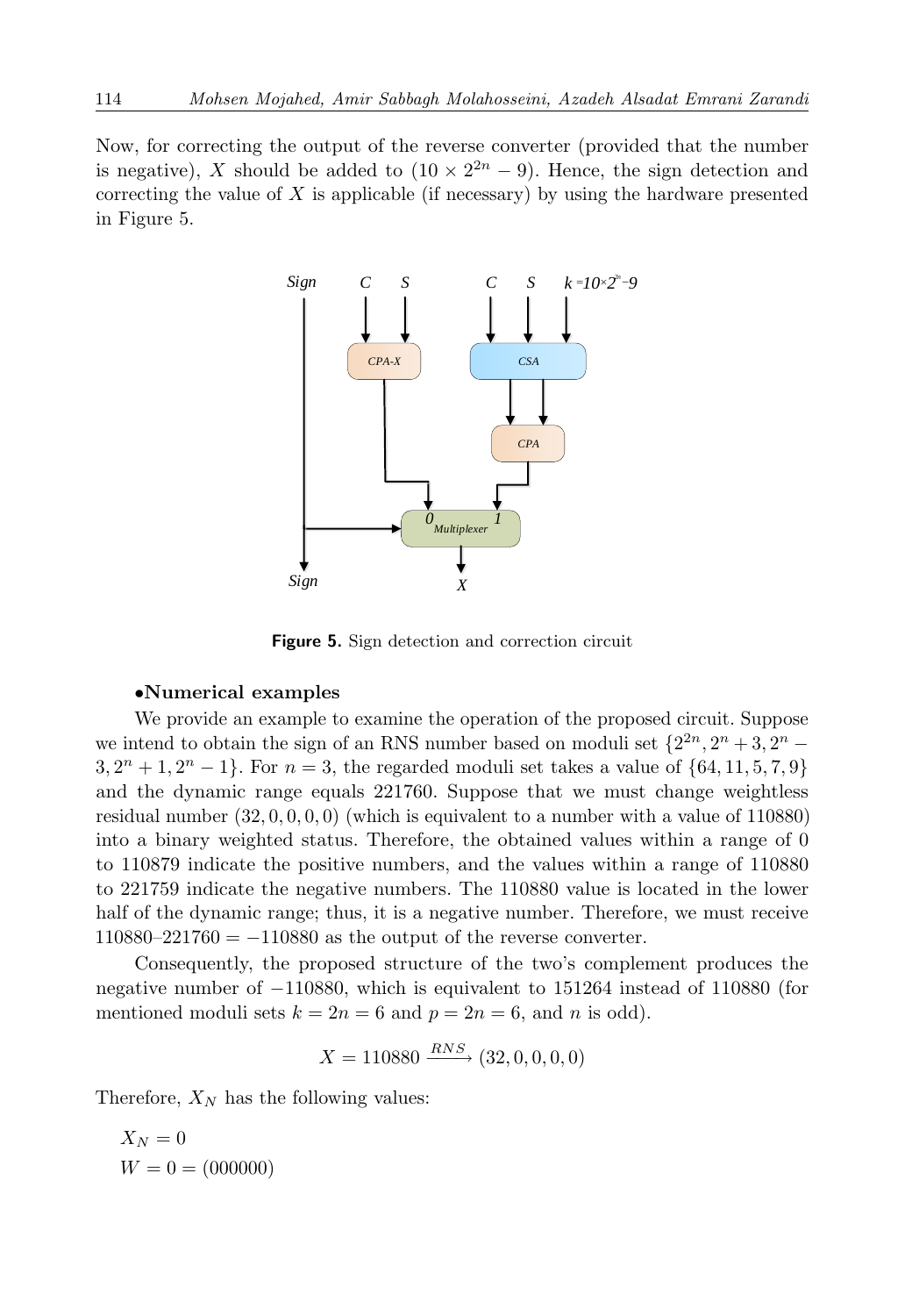$$
Z = Y_1 = 1760 = (011011100000)
$$
  
\n
$$
X = Z + 2^{2n} (2^{2n} - 9) \overline{[2^{2n-3} (Z - W)]_{2^{2n} - 1}} = 1760 + 3520 \overline{[14080]_{63}} \rightarrow Y_2 = 31
$$
  
\n
$$
\frac{M_1}{2} = 1760
$$
  
\n
$$
\frac{M_2 - 1}{2} = 31
$$

Given that  $Y_2 = 31$ , the sign of *X* is dependent on  $Y_1$ , and while  $Y_1 \geqslant \frac{M_1}{2}$  $\frac{1}{2}$  exists, the sign is negative; otherwise, the sign is positive. Hence, the following will be performed for investigating  $Y_1 \geqslant \frac{M_1}{2}$  $\frac{1}{2}$ :

$$
L_1 = (\bar{Y}_{2,2n-1} \land Y_{2,2n-2} ... \land Y_{2,0}) = 1
$$
  
\n
$$
L_2 = (Y_{1,P+K-1}) = 0
$$
  
\n
$$
L_3 = (\bar{Y}_{1,P+K-1} \land Y_{1,P+K-2} \land ... \land Y_{1,K+3} \land (Y_{1,K+2} \lor (\bar{Y}_{1,K+2} \land Y_{1,K+1} \land ... \land Y_{1,K-1})) = 1
$$
  
\n
$$
L = (L_1 \land (L_2 \lor L_3))) = 1
$$
  
\n
$$
Sign = (Y_{2,2n-1} \lor L) \rightarrow Sign = (0 \lor 1) = 1
$$

If the sign is negative, we need to correct the output of the reverse converter and display the correct one. Since there is a need for output correction, the outcome of *X* is added to the value of  $K = (10 \times 2^{2n} - 9)$ ; if the output sign is equal to the value of one (i.e., the number is negative) and according to Figure [5,](#page-13-0) the corrected value is inserted at the output of the multiplexer.

$$
X = 100100111011100000
$$

It can be concluded from the above equations that the value of the sign equals one. Therefore, the number is negative, the output must be corrected, and the corrected value is placed at the output of the multiplexer.

$$
X = 110880, \quad M = 221760 \rightarrow \hat{X} = X - M = 110880 - 221760 = -110880
$$
\n
$$
\hat{X} = -110880 = -(011011000100100000)
$$
\n
$$
\frac{2's \text{ Complement}}{2} \cdot (100100111011100000) = 151264
$$

Accordingly, both the original value (110880) and the corrected value (151264) are placed at the input of the multiplexer; since the sign circuit equals one, the input of a multiplexer is placed at the output.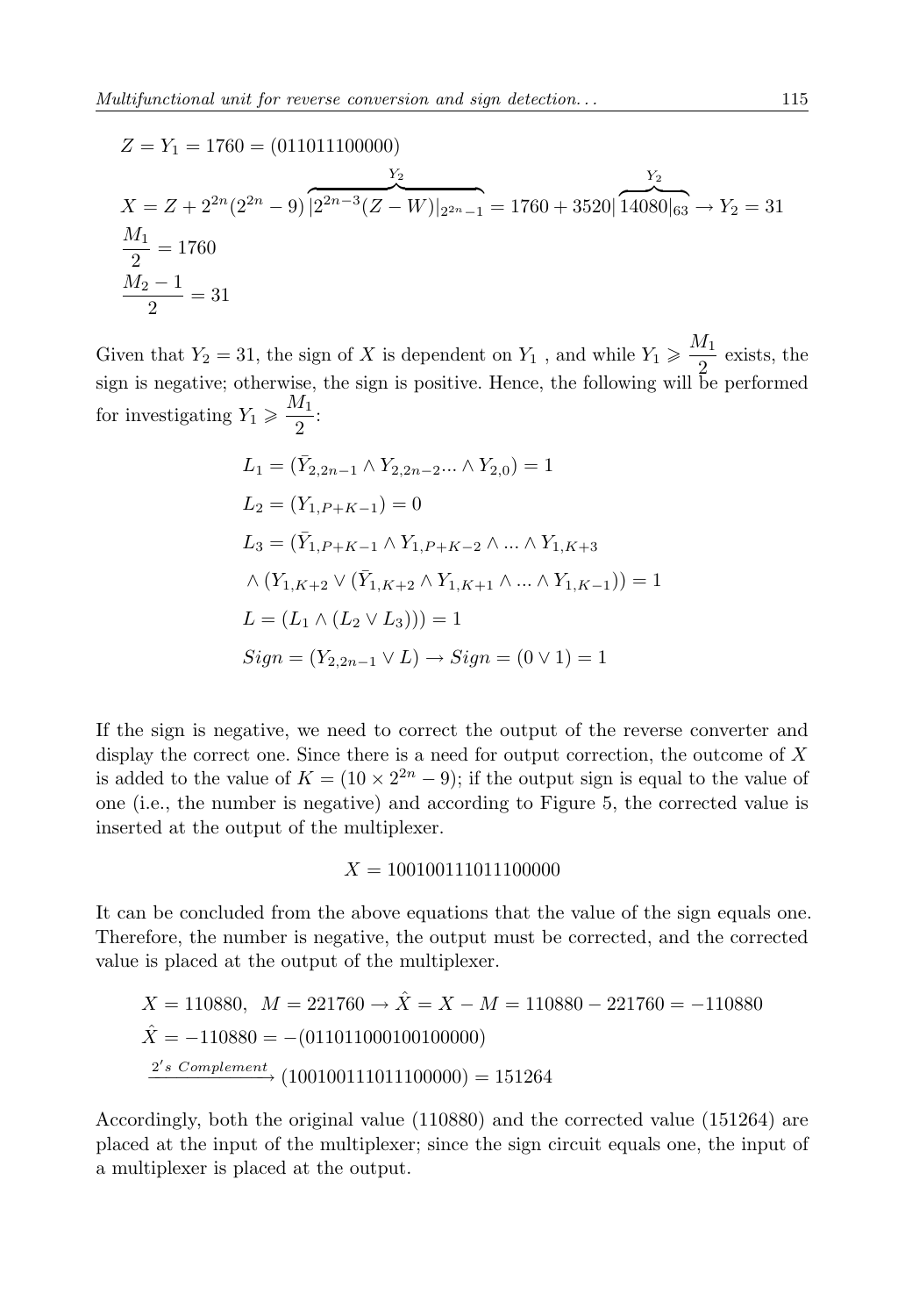## **6. Performance evaluation**

We compared the proposed design with the hardware architecture of [\[1\]](#page-18-7) using both theoretical and experimental analysis as shown in Tables [1](#page-15-0) and [2.](#page-16-0) In a theoretical comparison, we evaluate the time delay and the area of each design based on its basic components, which include the full adder (FA), half adder (HA), multiplexer (MUX), and simple gates (G).

<span id="page-15-0"></span>

| Component          | Delay                                                         | Area                                 |
|--------------------|---------------------------------------------------------------|--------------------------------------|
| W                  | $N/A$ (it is not on the critical                              | $(2n+2)A_{FA} + (2n-2)A_{HA} +$      |
|                    | delay path)                                                   | $(4n-1)A_G$                          |
| $X_N$              | $(3n + \lceil \log 2n \rceil + 2)D_{FA}$                      | $(2n^2 + 2n + 2)A_{F.A} + (n)A_{HA}$ |
| $CPA - M$ Generate | $(2n)D_{FA}$                                                  | $(2n)A_{FA}$                         |
| OPU-M              | $(1)D_G$                                                      | $(4n - 5)A_G$                        |
| CSA Tree M         | $(3)D_{FA}$                                                   | $(6n)A_{FA}$                         |
| Carry Generation   | $(3+2\lceil\log n\rceil)D_G$                                  | $\sqrt{(2^{n+1}+2^n+2n-3)}A_G$       |
| OPU-Z              | $(1)D_G$                                                      | $(8n)A_G$                            |
| CSA Tree Z         | $(4)D_{FA}$                                                   | $(20n)A_{FA}$                        |
| $CPA - Z$          | $(4n)D_{FA}$                                                  | $(4n)A_{FA}$                         |
| OPU-X1             | $(1)D_G$                                                      | $(2n)A_G$                            |
| EAC CSA Tree       | $(1)D_{FA}$                                                   | $(2n)A_{FA}$                         |
| EAC CPA            | $(4n)D_{FA}$                                                  | $(4n)A_{FA}$                         |
| Sign Detection     | $(\lceil \log 4n + 1 \rceil)D_G$                              | $(4n+3)A_G$                          |
| Total Sign         | $(13n + \lceil \log 2n \rceil + 10)D_{FA} +$                  | $(2n^2+42n+2)A_{FA}+(3n-$            |
|                    | $(\lceil \log 4n + 1 \rceil + 2 \lceil \log n \rceil + 6)D_G$ | $(2)A_{HA} + (2^{n+1} + 2^n + 24n -$ |
|                    |                                                               | $6)A_G$                              |
| OPU-X2             | $(1)D_G$                                                      | $(4n)A_G$                            |
| CSA Tree X         | $(2)D_{FA}$                                                   | $(12n)A_{FA}$                        |
| CPA-X              | $(6n)D_{FA}$                                                  | $(6n)A_{FA}$                         |
| Total Reverse And  | $(19n + \lceil \log 2n \rceil + 12)D_{FA}$                    | $(2n^2+60n+2)A_{FA}+(3n-$            |
| Sign               | $(\lceil \log 6n \rceil + 2 \lceil \log n \rceil + 9)D_G$     | $2)A_{HA} + (2^{n+1} + 2^n + 30n -$  |
|                    |                                                               | $4)$ A <sub>G</sub>                  |

| Table 1                        |  |
|--------------------------------|--|
| Hardware complexity comparison |  |

Therefore, the time delay and area of each section are considered to be *DF A*,  $D_{HA}$ ,  $D_{MUX}$ ,  $D_G$ ,  $A_{FA}$ ,  $A_{HA}$ ,  $A_{MUX}$ , and  $A_G$ , respectively. The time delay and the level of logic gate XOR are considered  $2D_G$  and  $3A_G$ , respectively. It should be noted that logarithmic terms refer to the number of levels or to the expression of CSA trees. Since some parts of the designed circuits are identical to the presented original reference in [\[1\]](#page-18-7) and contain no particular variations, they are regarded with the values of original reference in terms of a hardware analysis. As shown in Figure [2,](#page-6-2) the rotational operation, shift, and the one's complement are performed in the internal structure of the OPU. The area of *n*-bit CSA is equal to *n* full adders, and its time delay is equal to one full adder; meanwhile, the area and delay of *n*-bit CPA is equal to *n* full adders.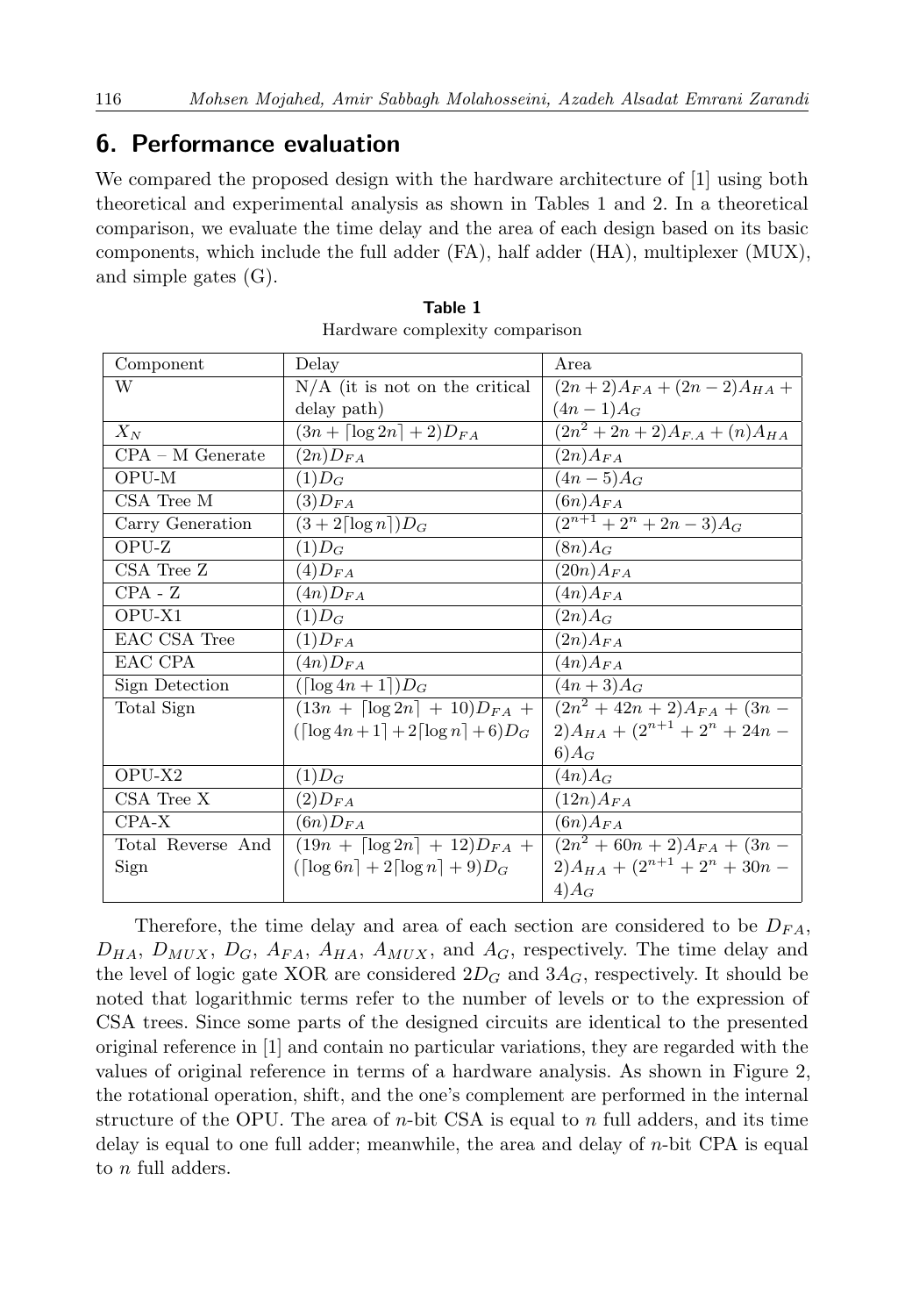<span id="page-16-0"></span>

| <b>Bits</b>                 | $\mathbf n$ | 3       | 4       | 5       |
|-----------------------------|-------------|---------|---------|---------|
| Proposed signed reverse co- | Power       | 12.2674 | 17.0864 | 25.2444 |
| nverter and sign detector   | Area        | 18958   | 24395   | 34424   |
|                             | Delay       | 20.31   | 25.55   | 31.98   |
| Proposed reverse converter  | Power       | 6.1881  | 8.5580  | 18.2859 |
| and sign detector           | Area        | 10953   | 14523   | 24039   |
|                             | Delay       | 14.61   | 18.06   | 26.15   |
|                             | Power       | 9.5837  | 13.2400 | 21.3554 |
| Proposed reverse converter  | Area        | 15035   | 21371   | 31121   |
|                             | Delay       | 19.31   | 24.53   | 30.98   |
| [26] with sign output using | Power       | 11.0941 | 16.4309 | 27.3186 |
|                             | Area        | 16724   | 22353   | 32545   |
| comparator                  | Delay       | 21.61   | 27.24   | 32.91   |
|                             | Power       | 9.3667  | 15.7674 | 26.4297 |
| Reverse converter of [26]   | Area        | 14150   | 20676   | 30449   |
|                             | Delay       | 21.49   | 27.16   | 32.83   |

**Table 2** Experimental result comparison

Since the main objective of this paper is to propose an approach to extract the sign from the inside of the reverse converter, we use the comparator and reverse converter of [\[1\]](#page-18-7) to extract the sign and compare it with the extracted sign in the proposed approach. It should be noted that, in [\[1\]](#page-18-7), two two-stage and three-stage reverse converters are designed in a way that are approximately equivalent in terms of time delay, power, and level. We thus make the comparison with the two-stage reverse converter in [\[1\]](#page-18-7). All in all, the area and time delay for the reference reverse converter are as follows:

$$
A_{Sign\text{.}Regular} = A_{Reverse\text{.}Converter} + A_{Comparator} + A_{CPA} + A_{MUX2 \times 1} =
$$
\n
$$
A_{Reverse\text{.}Converter} = ((3(6n) - 2)A_{AND} + (6n - 1)A_{OR} + (6n - 1)A_{XNOR}) +
$$
\n
$$
(6n)A_{FA} + (6n)A_{MUX2 \times 1}
$$
\n
$$
A_{Reverse\text{.}Counterer} = (8n^2 + 18n + 4)A_{FA} + (7n - 2)A_{HA} + (4n)A_{MUX} + (4n - 1)A_G
$$
\n
$$
D_{Sign\text{.}Regular} = D_{Reverse\text{.}Counterer} + D_{CPA} + D_{MUX2 \times 1} =
$$
\n
$$
D_{Reverse\text{.}Counterer} + (6n)D_{FA} + D_{MUX2 \times 1}
$$
\n
$$
D_{Reverse\text{.}Counterer} = (11n + 3\lceil \log n \rceil + 4)D_{FA} + D_{MUX2 \times 1}
$$

The level and time delay in the sign detection in the proposed approach equals the following:

$$
A_{Sign\_Proposed} = A_{X_N} + A_W + A_{Y_1} + A_{Y_2} + A_{Sign\_Detecton}
$$
  

$$
D_{Sign\_Proposed} = D_{X_N} + D_W + D_{Y_1} + D_{Y_2} + D_{Sign\_Detecton}
$$

There is also  $D_{Sign\_Detecton} = D_{Y_1} + D_{Y_2}$ ; however, given that the value of  $D_{Y_1}$  overlaps the computation of  $Y_2$  and that its time delay is trivial compared to the computation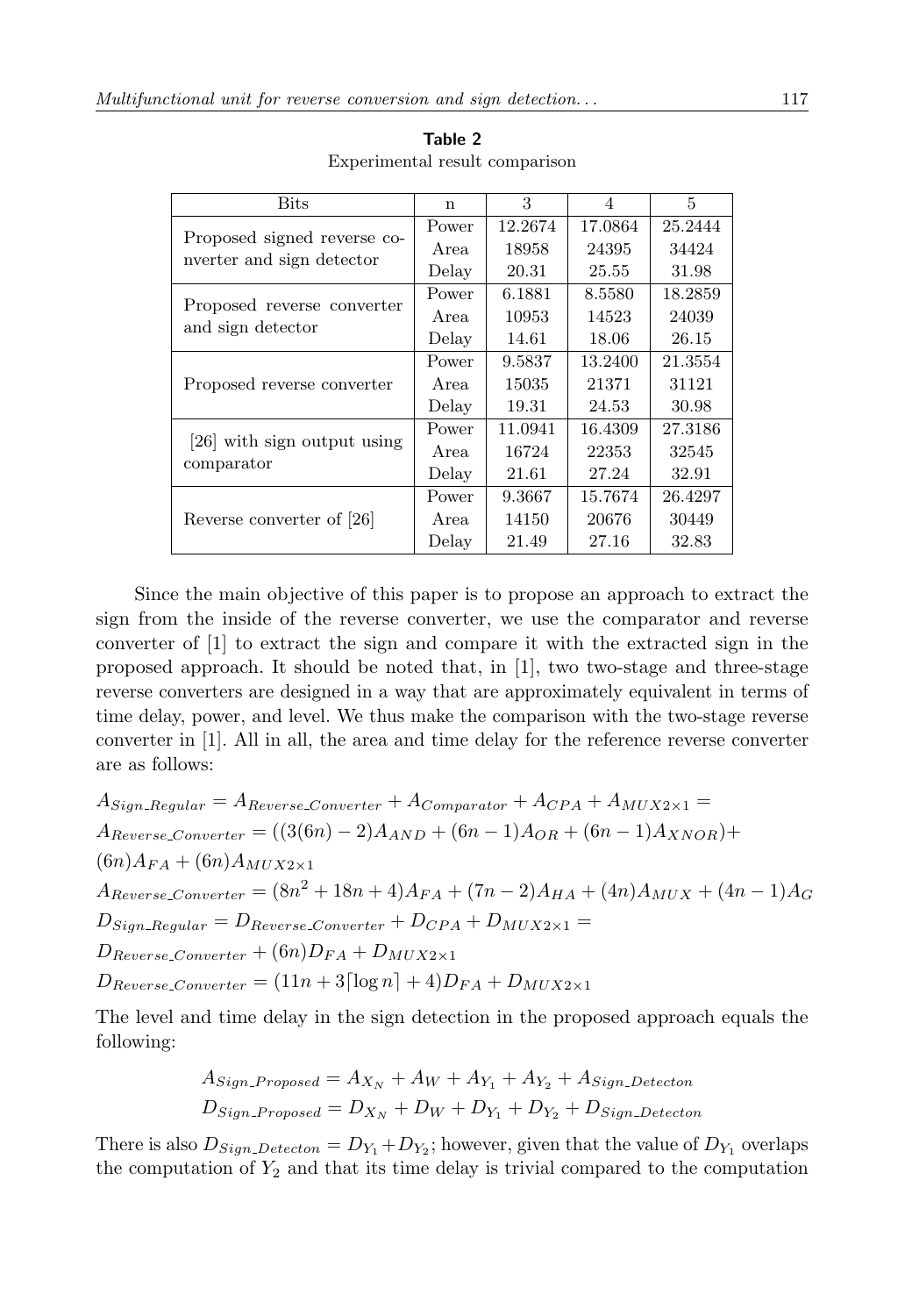of *Y*2, we neglect it. Therefore, the area and time delay for the proposed reverse converter can be calculated as follows:

$$
A_{Sign\_Proposed} = (2n^2 + 42n + 2)A_{FA} + (3n - 2)A_{HA} + (2^{n+1} + 2^n + 24n - 6)A_G
$$
  

$$
D_{Sign\_Proposed} = (13n + \lceil \log 2n \rceil + 10)D_{FA} + (\lceil \log 4n + 1 \rceil + 2\lceil \log n \rceil + 6)D_G
$$

For our experimental evaluation, we used Synopsys Design Compiler software to achieve the estimated delay, area, and power-consumption using 180-nm technology. These results are presented in Table [2.](#page-16-0) In addition, the power-delay-product (PDP) evaluation is performed in Figure [6.](#page-17-0) It can be seen that the proposed multifunction architecture (i.e., the signed reverse converter plus sign detector) has better circuit parameters than a conventional reverse converter with a sign output that uses a comparator to detect the sign and then correct the output.

<span id="page-17-0"></span>

**Figure 6.** PDP Evaluation

# **7. Conclusion**

This paper presents a signed reverse converter for moduli set  $\{2^{2n}, 2^n + 3, 2^n - 3,$  $2^{n} + 1, 2^{n} - 1$ } with the extraction of the sign from the reverse converter and then use it to correct the sign of the reverse converter output. In addition, we also presented the first sign-detection unit for moduli set  $\{2^{2n}, 2^n + 3, 2^n - 3, 2^n + 1, 2^n - 1\}$ . The proposed circuits have inserted the sign-handling mechanism to this five-moduli RNS, making it practical for real applications. However, other important features such as scaling and magnitude comparison are needed in RNS systems. The integration of the RNS magnitude comparison and scaling circuits for moduli set  $\{2^{2n}, 2^n + 3, 2^n - 3, 2^n + 1, 2^n - 1\}$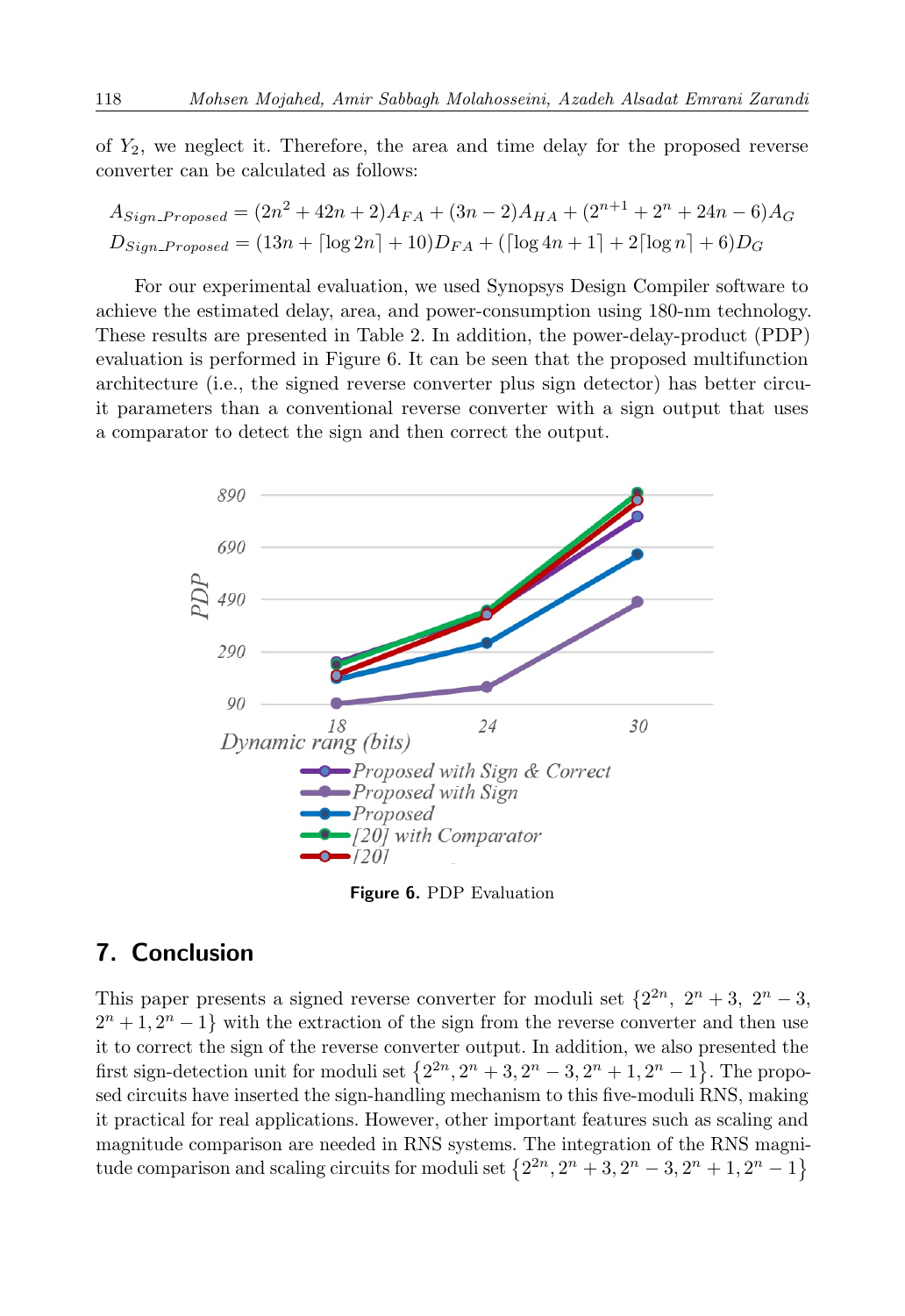to a multifunctional unit is an open problem that requires further research. Having a complete multifunctional unit that can perform all of the difficult RNS operations (including reverse conversion, sign detection, scaling, and magnitude comparison) can push the RNS forward to modern applications like deep learning.

# **References**

- <span id="page-18-7"></span>[1] Ahmadifar H., Jaberipur G.: A New Residue Number System with 5-Moduli Set:  $\{2^{2q}, 2^{2q} \pm 3, 2^{2q} \pm 1\}$ , *The Computer Journal*, vol. 58(7), pp. 1548–1565, 2014.
- <span id="page-18-1"></span>[2] Chang C.H., Molahosseini A.S., Zarandi A.A.E., Tay T.F.: Residue Number Systems: A New Paradigm to Datapath Optimization for Low-Power and High-Performance Digital Signal Processing Applications, *IEEE Circuits and Systems Magazine*, vol. 15(4), pp. 26–44, 2015.
- <span id="page-18-2"></span>[3] Didier L.S., Rivaille P.Y.: [A Generalization of a Fast RNS Conversion for a New](https://doi.org/10.1109/TCSII.2008.2010157) [4-Modulus Base,](https://doi.org/10.1109/TCSII.2008.2010157) *IEEE Transactions on Circuits and Systems II: Express Briefs*, vol. 56(1), pp. 46–50, 2009. [doi: 10.1109/TCSII.2008.2010157.](https://doi.org/10.1109/TCSII.2008.2010157)
- <span id="page-18-0"></span>[4] Garner H.L.: The residue number system, *IRE Transaction Electric Computer*, vol. 8(2), pp. 140–147, 1959.
- <span id="page-18-8"></span>[5] Hiasat A., Sousa L.: On the Design of RNS Inter-Modulo Processing Units for the Arithmetic-Friendly Moduli Sets  $\{2^{n+k}, 2^n - 1, 2^{n+1} - 1\}$ , *The Computer Journal*, vol. 62(2), pp. 292–300, 2018.
- <span id="page-18-9"></span>[6] Hiasat A., Sousa L.: Sign Identifier for the Enhanced Three Moduli Set  $\{2^{n+k}, 2^n -$ 1*,* 2 *<sup>n</sup>*+1 *−* 1*}*, *Journal of Signal Processing Systems*, vol. 91(8), pp. 953–961, 2019.
- <span id="page-18-3"></span>[7] Hiasat A., Sweidan A.: Residue number system to binary converter for the moduli set (2*n−*<sup>1</sup> *,* 2 *<sup>n</sup> −* 1*,* 2 *<sup>n</sup>* + 1), *Journal of Systems Architecture*, vol. 49(1–2), pp. 53–58, 2003.
- <span id="page-18-4"></span>[8] Jaberipur G., Ahmadifar H.: A ROM-less reverse RNS converter for moduli set  ${2^q \pm 1, 2^q \pm 3}$ , *IET Computers* & *Digital Techniques*, vol. 8(1), pp. 11–22, 2013.
- <span id="page-18-10"></span>[9] Kumar R., Mishra R.A.: Design of Efficient Sign Detector for Moduli Set *{*2 *<sup>n</sup> −* 1*,* 2 *<sup>n</sup>,* 2 *<sup>n</sup>* + 1*}* in Residue Number System. In: *2019 International Conference on Electrical, Electronics and Computer Engineering (UPCON)*, pp. 1–5, 2019.
- <span id="page-18-5"></span>[10] Kumar S., Chang C.H.: A VLSI-efficient signed magnitude comparator for *{*2 *<sup>n</sup> −* 1*,* 2 *<sup>n</sup>,* 2 *<sup>n</sup>*+1 *−* 1*}* RNS. In: *IEEE International Symposium on Circuits and Systems (ISCAS)*, pp. 1966–1969, IEEE, 2016.
- <span id="page-18-11"></span>[11] Kumar S., Chang C.H.: A Scaling-Assisted Signed Integer Comparator for the Balanced Five-Moduli Set RNS *{*2 *<sup>n</sup> −* 1*,* 2 *<sup>n</sup>,* 2 *<sup>n</sup>* + 1*,* 2 *<sup>n</sup>*+1*−,* 2 <sup>2</sup>*−*<sup>1</sup> *−* 1*}*. In: *IEEE Transactions on Very Large Scale Integration (VLSI) Systems*, vol. 25(12), pp. 3521–3533, 2017.
- <span id="page-18-6"></span>[12] Matutino P.M., Chaves R., Sousa L.: Binary-to-RNS Conversion Units for moduli *{*2 *<sup>n</sup> ±* 3*}*. In: *2011 14th Euromicro Conference on Digital System Design*, pp. 460–467, IEEE, 2011.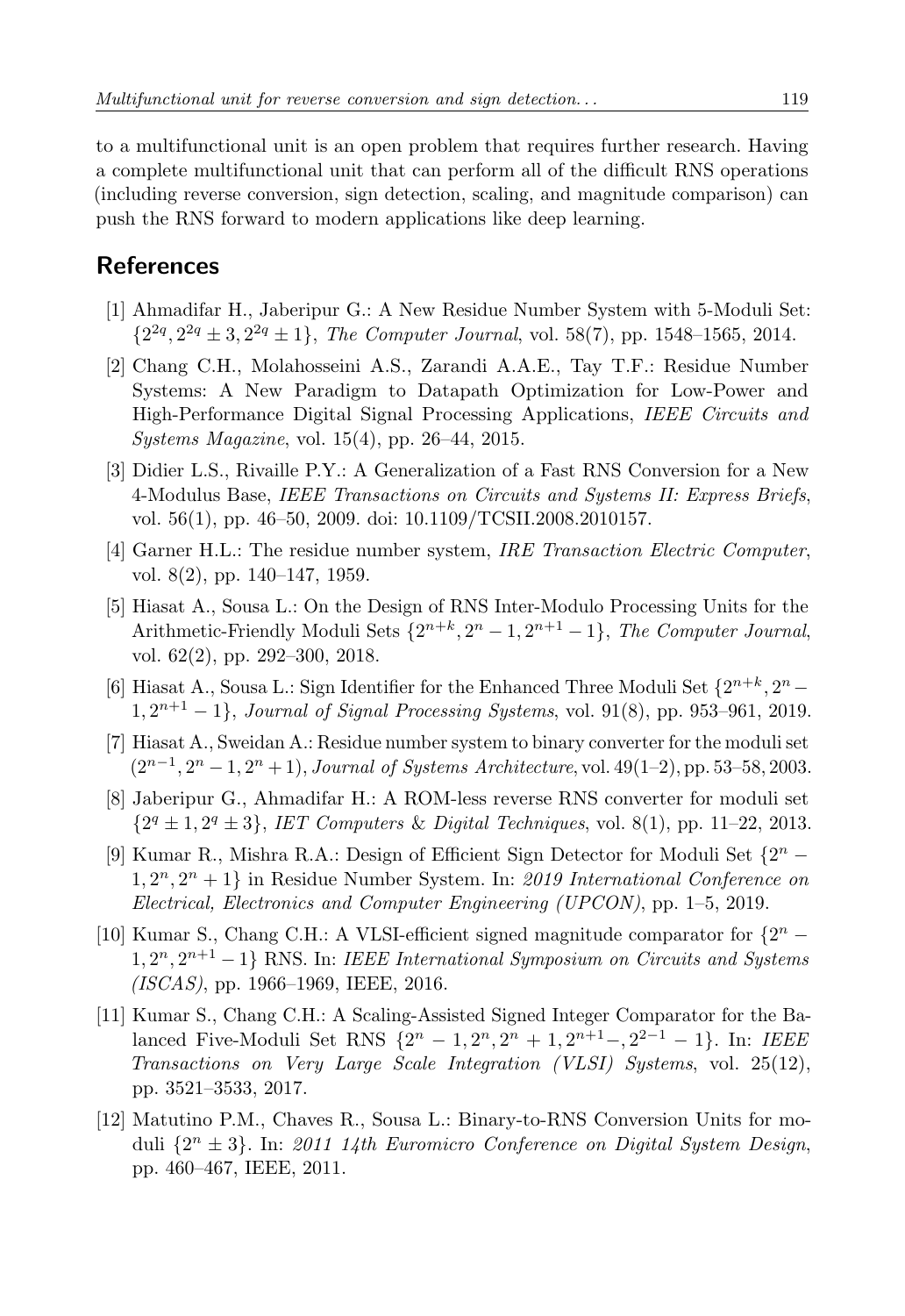- <span id="page-19-12"></span>[13] Mohan P.V.A.: RNS-to-Binary Converter for a New Three-Moduli Set *{*2 *<sup>n</sup>*+1 *−* 1*,* 2 *<sup>n</sup>,* 2 *<sup>n</sup> −* 1*}*, *IEEE Transactions on Circuits and Systems II: Express Briefs*, vol. 54(9), pp. 775–779, 2007.
- <span id="page-19-6"></span>[14] Mohan P.V.A.: New reverse converters for the moduli set  $\{2^n - 1, 2^n + 1, 2^n 3, 2<sup>n</sup> + 3$ ,  $AEU$  – International Journal of Electronics and Communications, vol. 62(9), pp. 643–658, 2008.
- <span id="page-19-2"></span>[15] Mohan P.V.A.: *Residue Number Systems: Theory and Applications*, Springer, 2016.
- <span id="page-19-7"></span>[16] Mohan P.V.A., Premkumar A.B.: RNS-to-Binary Converters for Two Four-Moduli Sets  $\{2^{n}-1, 2^{n}, 2^{n}+1, 2^{n+1}-1\}$  and  $\{2^{n}-1, 2^{n}, 2^{n}+1, 2^{n+1}+1\}$ , IEEE Transac*tions on Circuits and Systems I: Regular Papers*, vol. 54(6), pp. 1245–1254, 2007.
- <span id="page-19-11"></span>[17] Molahosseini A.S., Navi K., Dadkhah C., Kavehei O., Timarchi S.: Efficient Reverse Converter Designs for the New 4-Moduli Sets  $\{2^n - 1, 2^n, 2^n + 1, 2^{2n+1} - 1\}$  $\text{and}\{2^n - 1, 2^n + 1, 2^{2n}, 2^{2n} + 1\}$  Based on New CRTs, *IEEE Transactions on Circuits and Systems I: Regular Papers*, vol. 57(4), pp. 823–835, 2010.
- <span id="page-19-8"></span>[18] Molahosseini A.S., Zarandi A.A.E., Martins P., Sousa L.: A Multifunctional Unit for Designing Efficient RNS-Based Datapaths, *IEEE Access*, vol. 5, pp. 25972–25986, 2017.
- <span id="page-19-4"></span>[19] Moons B., Bankman D., Verhelst M.: *Embedded Deep Learning: Algorithms, Architectures and Circuits for Always-on Neural Network Processing*, Springer, 2019.
- <span id="page-19-5"></span>[20] Navi K., Molahosseini A.S., Esmaeildoust M.: How to Teach Residue Number System to Computer Scientists and Engineers, *IEEE Transactions on Education*, vol. 54(1), pp. 156–163, 2011.
- <span id="page-19-0"></span>[21] Saračević M., Adamović S., Miškovic V., Maček N., Šarac M.: A novel approach to steganography based on the properties of Catalan numbers and Dyck words, *Future Generation Computer Systems*, vol. 100, pp. 186–197, 2019.
- <span id="page-19-3"></span>[22] Sousa L., Antao S., Martins P.: Combining Residue Arithmetic to Design Efficient Cryptographic Circuits and Systems, *IEEE Circuits and Systems Magazine*, vol. 16(4), pp. 6–32, 2016.
- <span id="page-19-10"></span>[23] Sousa L., Martins P.: Sign Detection and Number Comparison on RNS 3-Moduli Sets  $\{2^n - 1, 2^{n+x}, 2^n + 1\}$ , *Circuits, Systems, and Signal Processing*, vol. 36(3), pp. 1224–1246, 2016.
- <span id="page-19-1"></span>[24] Stanimirović P., Krtolica P., Saračević M., Mašović S.: Decomposition of Catalan Numbers and Convex Polygon Triangulations, *International Journal of Computer Mathematics*, vol. 91(6), pp. 1315–1328, 2014.
- <span id="page-19-9"></span>[25] Wang Y., Song X., Aboulhamid M., Shen H.: Adder Based Residue to Binary Numbers Converters for  $\{2^n - 1, 2^n, 2^n + 1\}$ , *IEEE Transactions on Signal Processing*, vol. 50(7), pp. 1772–1779, 2002.